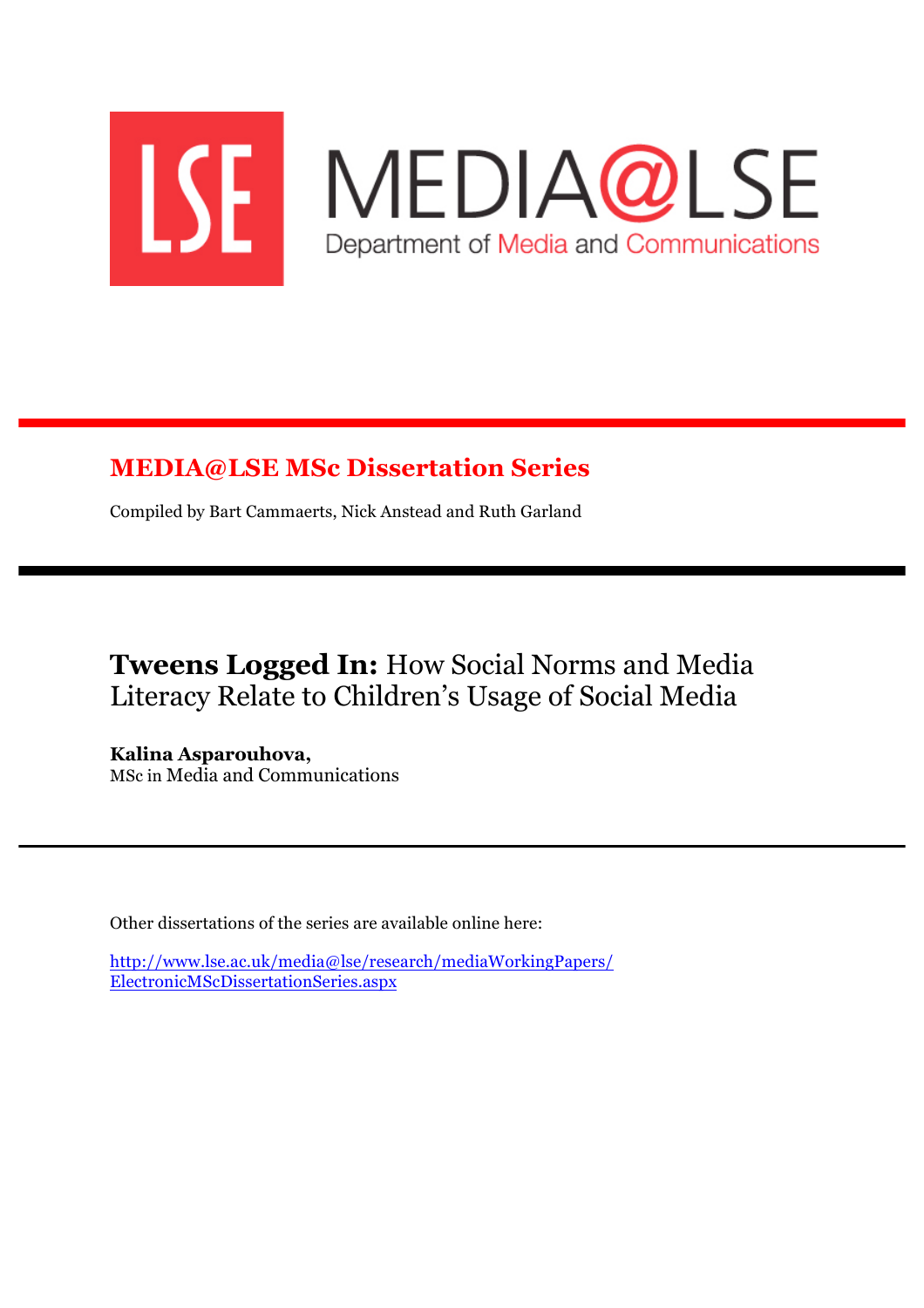**Dissertation submitted to the Department of Media and Communications, London School of Economics and Political Science, August 2015, in partial fulfilment of the requirements for the MSc in Media, Communication and Development. Supervised by Professor Sonia Livingstone**

**The Author can be contacted at: kalina.a.asparuhova@gmail.com**

Published by Media@LSE, London School of Economics and Political Science ("LSE"), Houghton Street, London WC2A 2AE. The LSE is a School of the University of London. It is a Charity and is incorporated in England as a company limited by guarantee under the Companies Act (Reg number 70527).

Copyright, Kalina Asparouhova © 2015. The authors have asserted their moral rights.

All rights reserved. No part of this publication may be reproduced, stored in a retrieval system or transmitted in any form or by any means without the prior permission in writing of the publisher nor be issued to the public or circulated in any form of binding or cover other than that in which it is published. In the interests of providing a free flow of debate, views expressed in this dissertation are not necessarily those of the compilers or the LSE.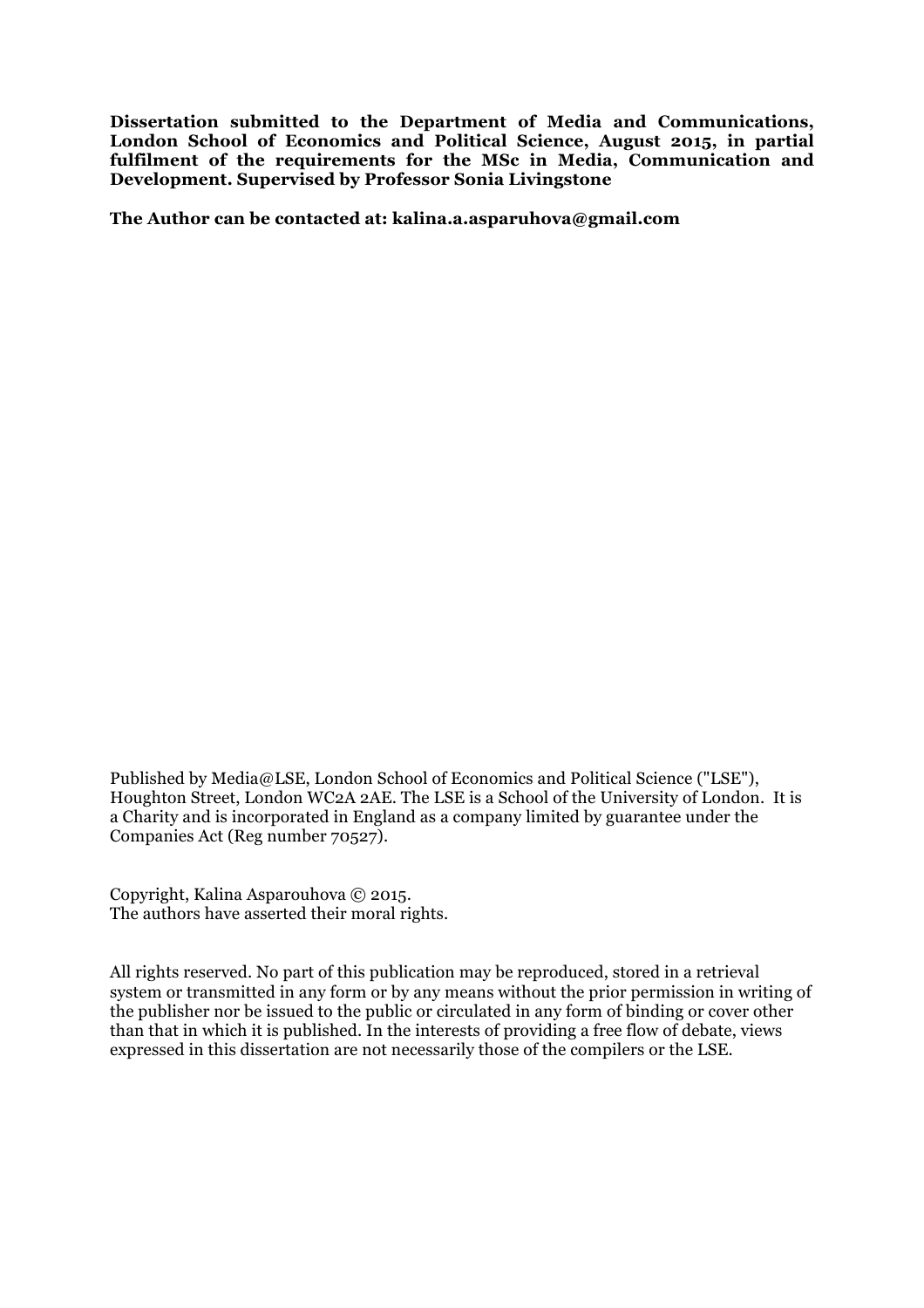# **Tweens Logged In:** How Social Norms and Media Literacy Relate to Children's Usage of Social Media

## **Kalina Asparouhova**

## **ABSTRACT**

The main purpose of this research is to establish a better understanding of the ways in which social norms and media literacy affect the social media usage patterns of children between the ages of 10 and 12. This age group, also referred to as 'tweens', represents one of the first digital generations and has thus become of major interest to academia in recent times. Seventeen participants were individually interviewed on their usage and knowledge of social media platforms. Their responses were then coded and analyzed according to the method of thematic analysis. The main themes, emergent from the collected data, suggested that children participate online in order to maintain personal relations, they post what they like, they are highly cautious of using 'too much' social media and they select a communication channel based on the type of information they have to share. These four patterns were studied with the help of the interplay between multiple theories on privacy, social context and imagined audiences. The analysis suggested that children possess rather shallow social media literacy, limited to a basic know-how of the main content management functions of platforms which has an impact on their degree of involvement online. The obtained results further indicated that there are social norms with respect to the communication channel children choose and the information they share to one another online. Moreover, they illuminated the existence of a rather unstable norm regarding children's frequency of social media usage. These conclusions could serve as a useful starting point for future research which could either focus on examining the target group of parents and the impact their knowledge and usage patterns have on children, or select a greater sample, in order to establish whether the current findings are representative of the broader population of tweens or not.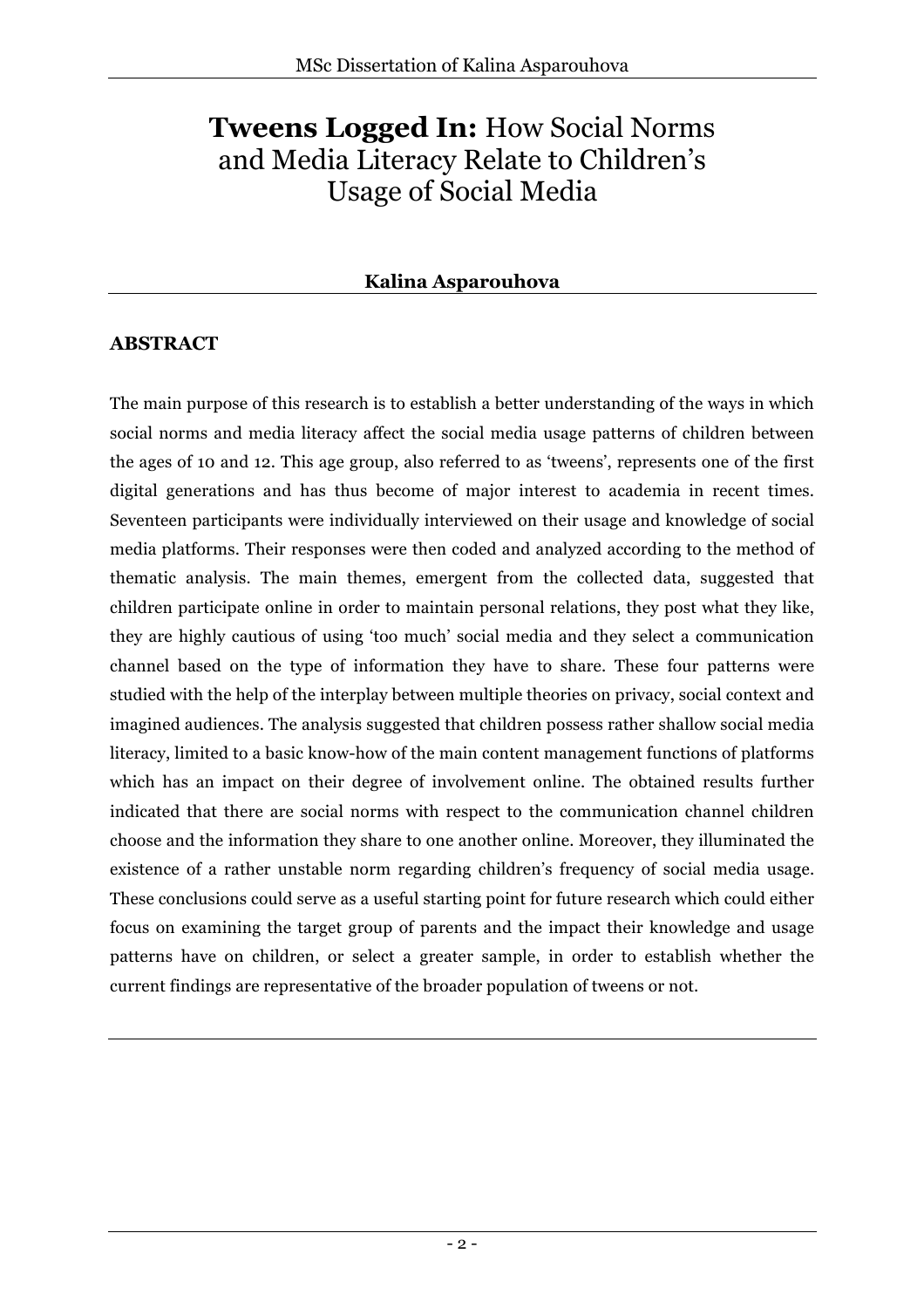## **INTRODUCTION**

'The core value of social network sites lies in the associated relationship-building: making friends and participating in social organizations, communities and even trivial interactions and exchanges'. (Jin, 2015: 501)

Social network sites (SNSs) are constructed around the concept of personal profiles that resemble a home page and serve to provide a general description of each individual platform participant (Boyd, 2007). According to recent studies, the most popular social media platforms among teenagers are Facebook, Instagram and Snapchat (Lenhart, April 2015). Online participation has appealed to teens and young adults due to a multiplicity of reasons such as an individual's need to maintain personal relations with others, their desire to experiment with the construction of an alternative and improved self or simply because it allows for interactions not bound by time and space (Turkle, 1995; Boyd, 2014). Yet, there appears to be less research on the younger group of users, namely that of children between the ages of 10 and 12, who are also referred to as 'tweens' (Kaare, 2007). At the same time, this age group is representative of the first generation with no experience of living in a world without social media. With children discovering social media platforms at an increasingly younger age, tweens are also found to spend most of their free time engaging with new media (de Haan & Huysmans, 2004), which places them 'at the vanguard of a revolution in both technology and culture' (Heim & Brandtzæg, 2007: 50). Therefore, the undertaken study aims to shed light on the social media usage of the aforementioned age group, while further exploring the influence that social norms and media literacy might exercise on such usage.

The reasons behind this choice lay in the fact that most research concerning children and social media has been focusing on matters of age, gender and online bullying. Furthermore, the particular interest in this age group stems from personal curiosity and a strong belief in the underestimated abilities of tweens in navigating the online space. Thus, this study seeks to gain a general understanding of the main social media platforms tweens participate in, as well as the standard patterns of usage they possess. Moreover, by employing relevant theories on privacy, social context and technical skills, it aims at comprehending the amount of media literacy children have in regards to social media platforms, the way they have obtained it and the degree to which it shows influence on their online usage. Furthermore, this research intends to explore the existence of a socially established framework, guiding tweens' SNS usage and to provide additional insight into the impact such social norms reveal on children's participation, choice of platform, management of content and degree of involvement online.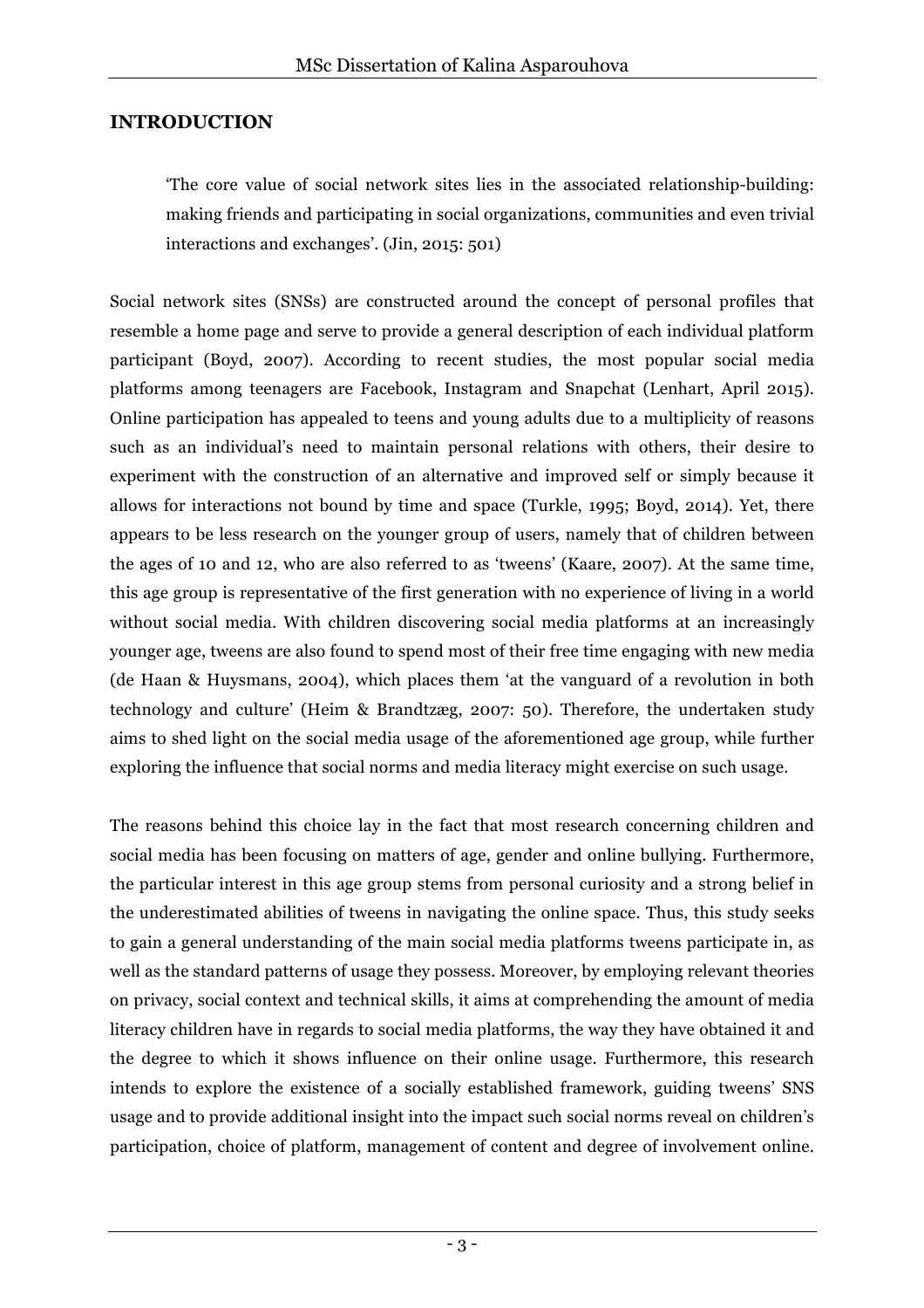The above mentioned goals will be achieved through the use of theories on self-construction and imagined audiences.

This paper is divided into three main chapters. The first one provides the reader with a broad understanding of the various theories relevant to the debate around children and social media usage, followed by an overview of the conceptual framework employed in this dissertation. The second one presents a detailed outline of the methodology used in this research, as well as a comprehensive justification for the design of the study. The final chapter outlines and analyses the major findings that this paper has discovered after conducting 17 semi-structured, face-to-face interviews with representatives of the aforementioned age group and concludes with a few suggestions for future academic consideration.

## **LITERATURE REVIEW**

Comprehending the reasons behind young children's social media usage and establishing an understanding of the literacy they possess in this regard, can prove to be a difficult task without any previous knowledge on the matter, which is what this study will be looking at. Thorough research has been done on the link between age, gender and new media (Heim & Brandtzæg, 2007). However, this paper will focus on the interplay between social norms, media literacy and children's social media usage, in order to complement that section of literature that has been less explored. Therefore, the following chapter will outline the main ideas related to these concepts and emergent from existing research on young people and social media. These will guide the rest of the paper and will serve as a basis for the construction of a conceptual framework.

#### **Social norms**

A social network is 'a configuration of people connected to one another through interpersonal means, such as friendship, common interests, or ideas' (Coyle & Vaughn, 2008: 13). An important distinction between 'social network site' and 'social networking site' is the fact that the latter supposes the initiation of new relationships via a given social medium and is thus not the sort of site this paper will be studying (Boyd & Ellison, 2007). Children between the ages of 10 and 12 appear to spend most of their free time engaging with some sort of new media and with social network sites (SNSs) being one of the most popular types of such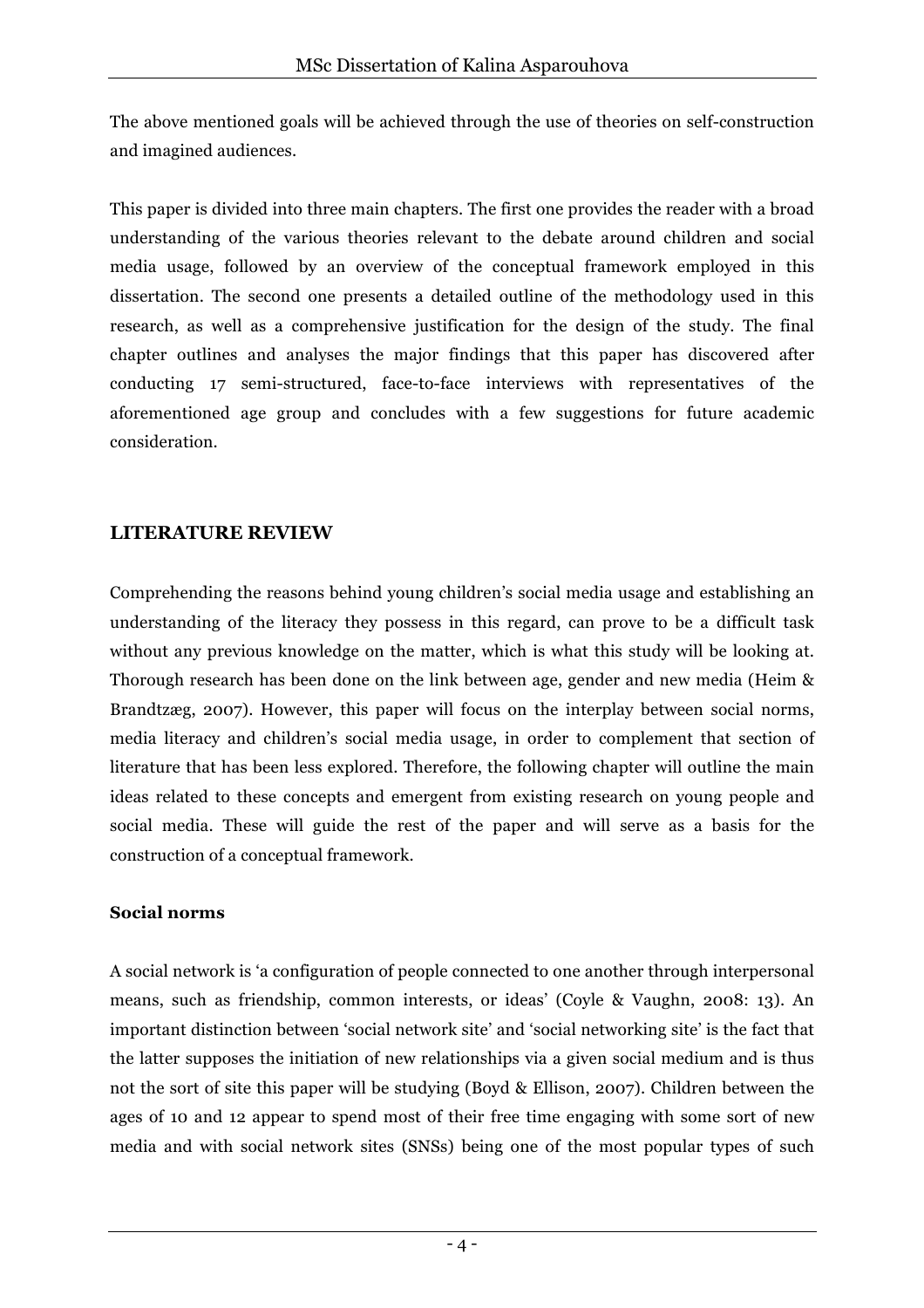media nowadays, it seems relevant to look into the literature on the way usage of these platforms is perceived and socially influenced.

#### *Image of SNSs*

Social media has often been connected to the notion of social capital which generally refers to the variety of resources generated through the interactions between people (Coleman, 1988) and can differ in its shape and function based on the relationships themselves. Various scholars such as Hampton and Wellman (2003) and Kavanaugh et al. (2005) have determined that computer-mediated communication has had a positive influence on multiple factors related to the sustainment of a community due to the fact that such interactions offer individuals the freedom of communication not bound by time and space. In support of this positive image of online contact stands the Internet paradox, studied by Kraut (1998b), which primarily stated that a higher use of internet would lead to an individual's decreased social involvement and increased feeling of loneliness, yet when revisited by the same academic a few years later, a case was built against its earlier findings, expounding that instead of isolating children online, interactions function as a powerful communication tool that increases their feeling of connectedness with others (Kraut et al., 2002). Colwell's research, which established that heavy online game players were actually more likely to interact with their friends in their leisure time, contributes further to this positive understanding of social media usage (Colwell et al., 1995).

However, it still appears that social media communication maintains a rather negative image among adults which is why this paper will research what the case is among tweens. Associated with worsening of school performance and a child's emotional development, it is compared to an 'addiction', represented by 'the overarching media narrative that teens lack the capacity to maintain a healthy relationship with social media' (Boyd D., 2014: 78-79) and supported by Kiesler and Kraut's work, who point out online communication's capacity for evoking negative emotions due to the lack of physical closeness (1999). According to Boyd (2014), a lot of parents also link the rise of digital technology to an inevitable decline in their children's social and intellectual development, which could explain why a recent study, conducted in a number of European countries, has shown that many children personally admit they spend a lot of time online and feel guilty for devoting less time to studying or reading (Smahel & Wright, 2014). Others admit they get overwhelmed by the amount of communication online and eventually grow tired of social media (Haddon & Livingstone, 2014). Yet, it is important to note that adults tend to romanticize their own childhoods, thus presenting a rather biased view of new technologies to their children (Boyd D., 2014). Moreover, account should be taken of the fact that excessive social media usage has a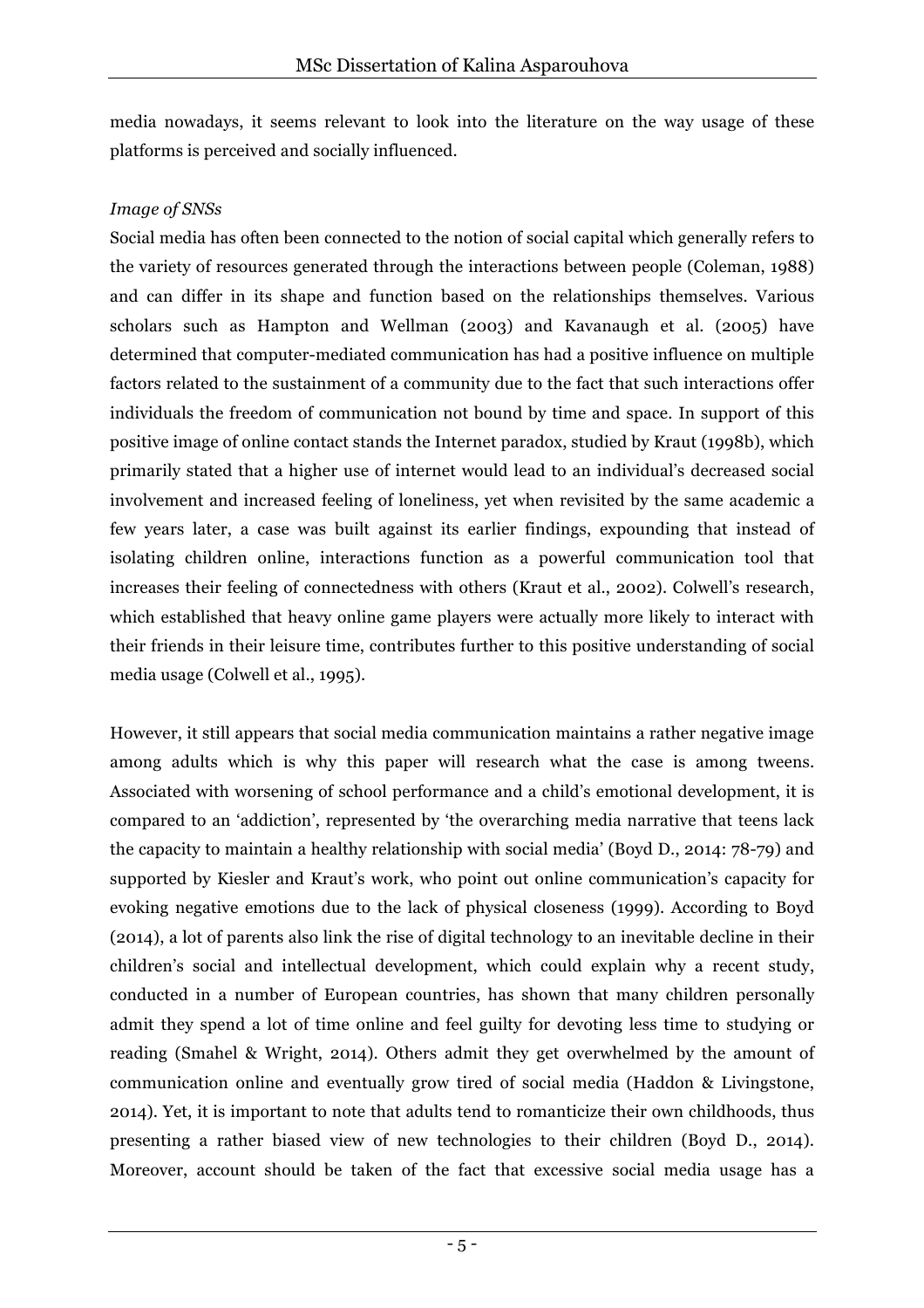potentially bad influence not only on children's social lives but also on that of adults (Marwick, 2013).

Nonetheless, it appears that this negative stereotyping of online games is very persistent among children, especially those who are seldom users of a computer or not users at all (Schott & Selwyn, 2000). Livingstone's findings support this notion heavily by relating children's age and experience with SNSs to their view of social media usage, thus revealing a lower interest in social media and a greater preference for face-to-face communication among younger children who are less experienced online, as opposed to 12-13 year-olds, who tend to see SNSs as a commonplace (2014). So what is so appealing about social media platforms when children overall tend to prefer communicating face-to-face (Kaare, 2007)?

#### *Reasons to Engage*

'It is only possible to understand the origins of a child's excessive internet use by locating a child's online behaviour within that child's broader social and psychological context, and with reference to how the young person uses the internet in general' (Smahel et al., 2012: 4-5).

Thus, the following section will note a number of different theories on children's interest in social media.

Mehroof (2010), Griffiths (2009) and Zuckerman (1994) have all looked at the different personality traits that may be connected to online gaming within the psychological theory of 'needs compensation', concluding that sensation-seeking, depression and low self-esteem might be linked to excessive use of the internet. Evidently their research shows great depth, yet one must take into consideration the lack of agreement as to which comes first – the emotional problems or the increased Internet usage. Therefore, we need to also consider Helsper's research on the link between online participation and resources, in support of the main 'digital inclusion' theory argument, which claims that extensive use of online media can be highly beneficial to those involved, because it allows children to mature in their online behaviour and, consequently, make better use of the technology in the first place (2012). However, due to limited space, this dissertation will focus on a different angle.

Without disregarding existing research, a number of theorists have proposed an alternative approach to the matter. According to Boyd 'teens are passionate about finding their place in society' (2014: 8), which is why they connect to one another online, constituting a networked public, naturally restricted by the bounds of the specific network they are using. Thereupon,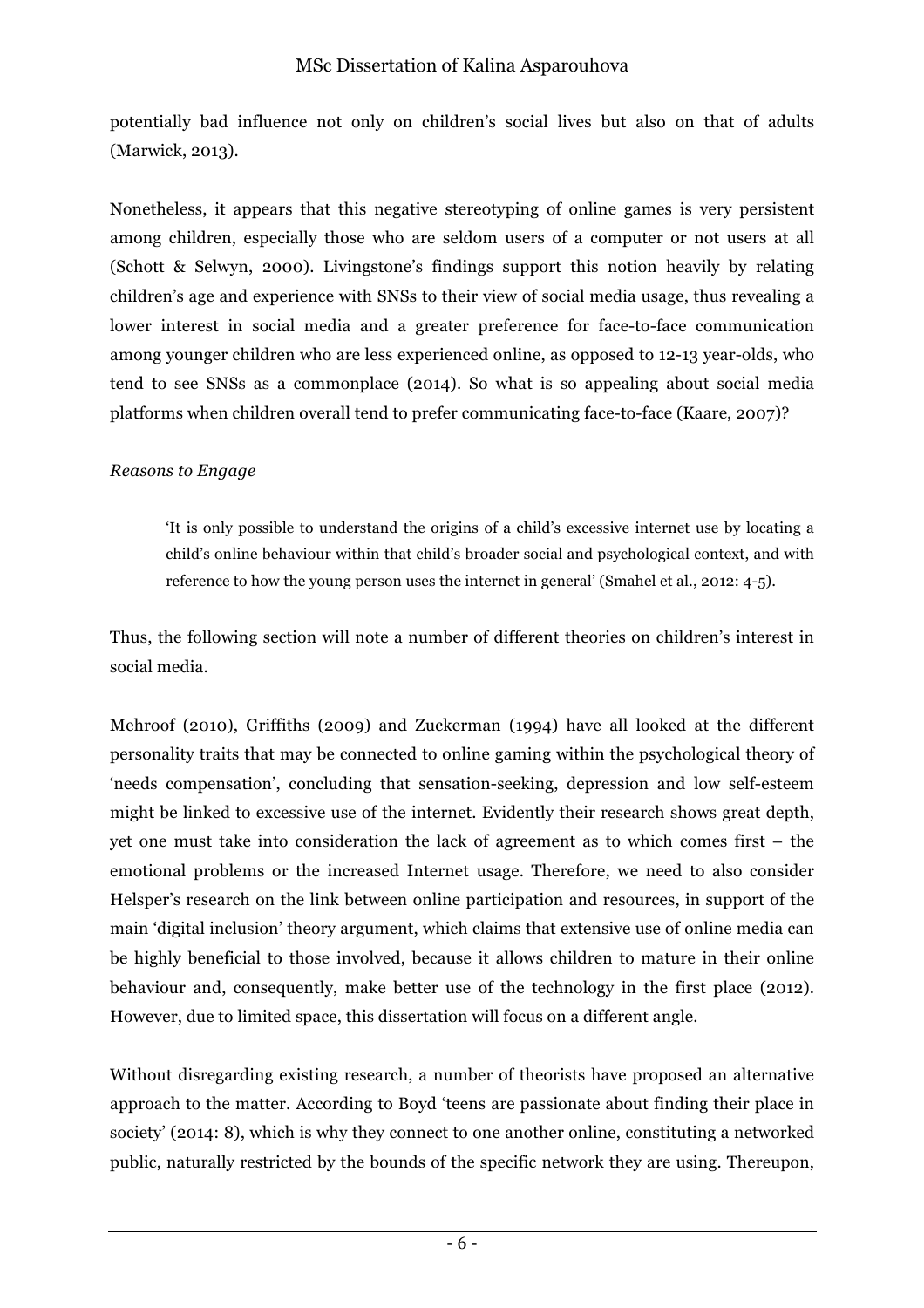this new perspective argues that teenagers are motivated to communicate online, first of all, because they want to participate in such publics and become a part of the broader world, and second of all, because they want to keep their friendships (Boyd, 2014; Drotner, 2000). A look at Ellison's study on Facebook (2006) and Pfeil's work on the link between social capital and social networks (2009) further reinforces a positive influence of social media on maintaining personal relationships and supports the idea of personal relations as the main motivator for social media usage.

However, Giddens (1991) and Buchner (1995) present another argument, disputing the notion of the online realm as a place where individuals can create, experiment and present a certain personal projection, which is visible to their friends and is not subject to adult surveillance. Turkle openly supports this idea, adding the element of self-improvement, whereby people go online in order to present a better version of their selves (1995), also described by Sunden as the process of 'typing oneself into being' (2003). An individual's desire for validation might be one way of explaining why the idea of molding one's self online seems so appealing and the fact that the structures of some social media platforms allow for identity voyeurism could drive people's participation online even further (Boyd D. , 2014). Another possible explanation has been put forward by Marwick. Introducing the notion of FOMO, or the 'fear of missing out', she suggests that people participate in social media because of their desire to stay up to date with all developments (2013), which could be directly linked to children's feeling of frustration when they cannot go online (Smahel et al., 2012: 4). Likewise, a person's frequent social media usage could be based in a certain socially imposed necessity for such behaviour, in which case individuals participate online so as to maintain their social status (Marwick, 2013).

Yet one might argue that children's social media usage is guided by less complex notions such as the fact that their socializing is bound by the home (Boyd D., 2014) or that they develop tech savvyness with age and are more interested in playing games online than chatting with one another (Kaare, 2007; Livingstone S., 2003), with computer games being the top media activity children are engaged with online (Brandtzaeg et al., 2004b; Livingstone & Bovill, 2001; Villani, 2001).

#### *Choice of Content*

When exploring the type of online content children mostly post on their social media profiles it is paramount to note that 'designing a profile is not solely a matter of individual choice' (Livingstone, 2008: 407) but it is highly reliant on friends and peers, meaning that children tailor their content online according to what their friends might like to see (2008). Moreover,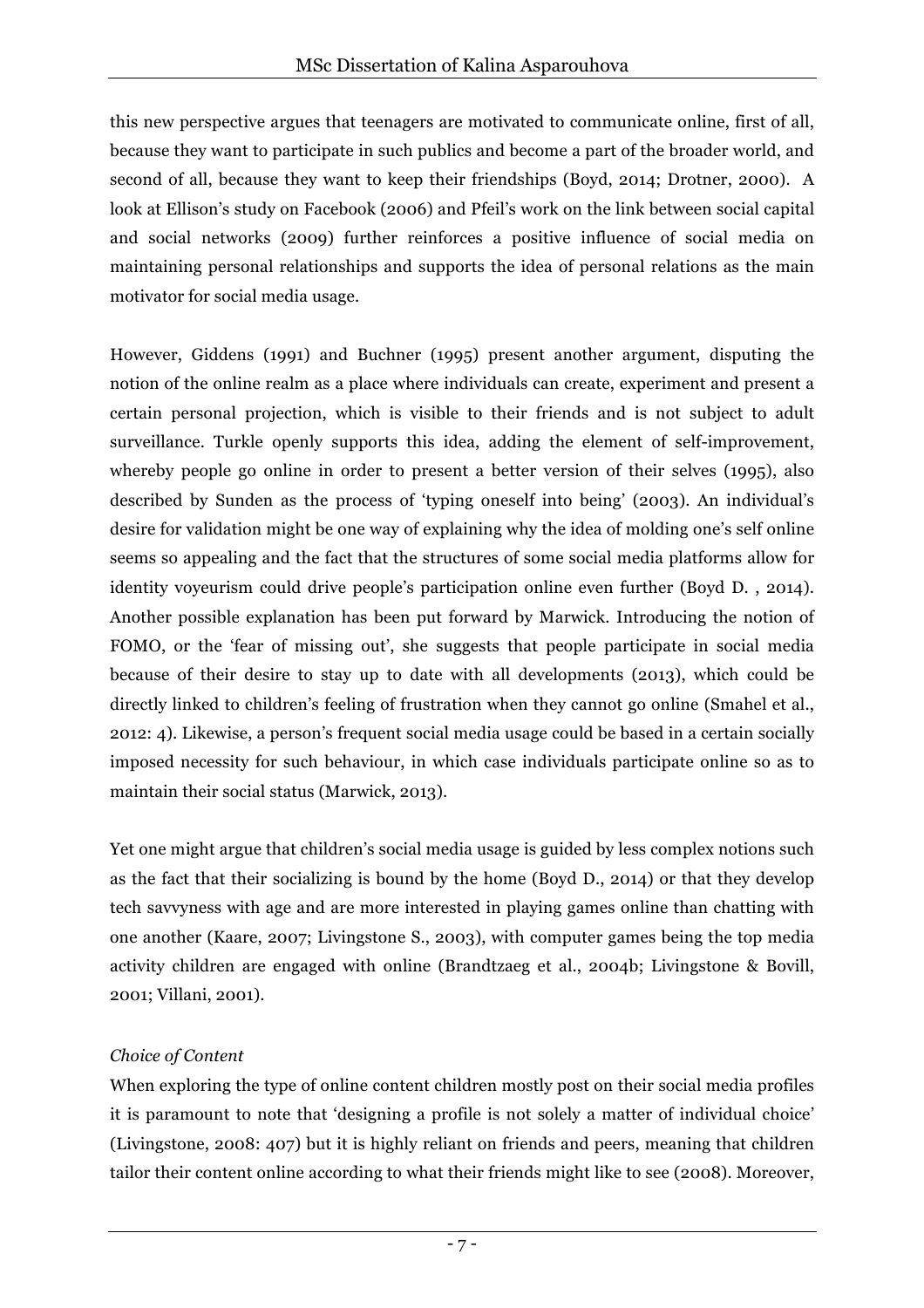they tend to present that side of themselves which they believe will be most likely to get accepted by others online (Boyd D., 2007), taking us further towards Marwick's idea of building a social status online, whereby individuals, generate and modify content in order to support their self-brand and represent themselves within what is expected of them (2013).

Nonetheless, one must note that such online behaviour has the potential to lead to a perception of life as an ongoing performance, whereby a person is constantly changing content also based on whether it is addressed at a single person or at a bigger audience (Marwick, 2013). Yet, it is only natural to alter texts and images online the same way one uses various gestures and language when managing face-to-face communication with different people and in different settings (Banaji & Prentice, 1994). Hereof, Boyd's research shows a clear example of the difficulties children tend to experience in managing different contexts (2014). As opposed to face-to-face communication, contexts seem to merge online, bringing about additional struggles among tweens in regards to the ways they tailor information addressed at family members or friends. Her arguments regarding tweens' feelings of frustration with relatives' behaviour online or the troubles they experience when aiming certain content at specific people, suggest the notion of imagined audiences that guide children's content, which is one of the main issues this dissertation would like to focus on.

A final look at the ways this age group communicates sensitive manners online will give us a better understanding of tweens' online content management. On average, children are much less eager to deliver highly emotional information and unpleasant news to others or treat individuals in an unfriendly manner in person than they are online (LaRose et al., 2003; Kaare, 2007), leading us to believe that social media platforms would be the place where they would discuss secrets and address each other's issues. This notion is further supported by Turkle, who suggests that people are moving away from face-to-face communication and are "alone together" in the increasingly online day-to-day (2011). However, when personal communication is encoded in textual or visual form online, it becomes visible to an uncertain audience, leaving the content exposed to easy replication, reconstruction or recontextualization, thus setting the creator of the message in a rather unpleasant situation (Boyd D., 2014), which could explain why teenagers tend to prefer to conduct private conversations face-to-face to talking online, with younger teens still leaning towards online communication as a means of avoiding conflict (Livingstone & Bober, 2003). This concern with replication could also fuel children's occasional unease at having their photos uploaded without their consent (Livingstone S., 2014), raising further questions in regards to the interplay between children's social media usage and their social media literacy.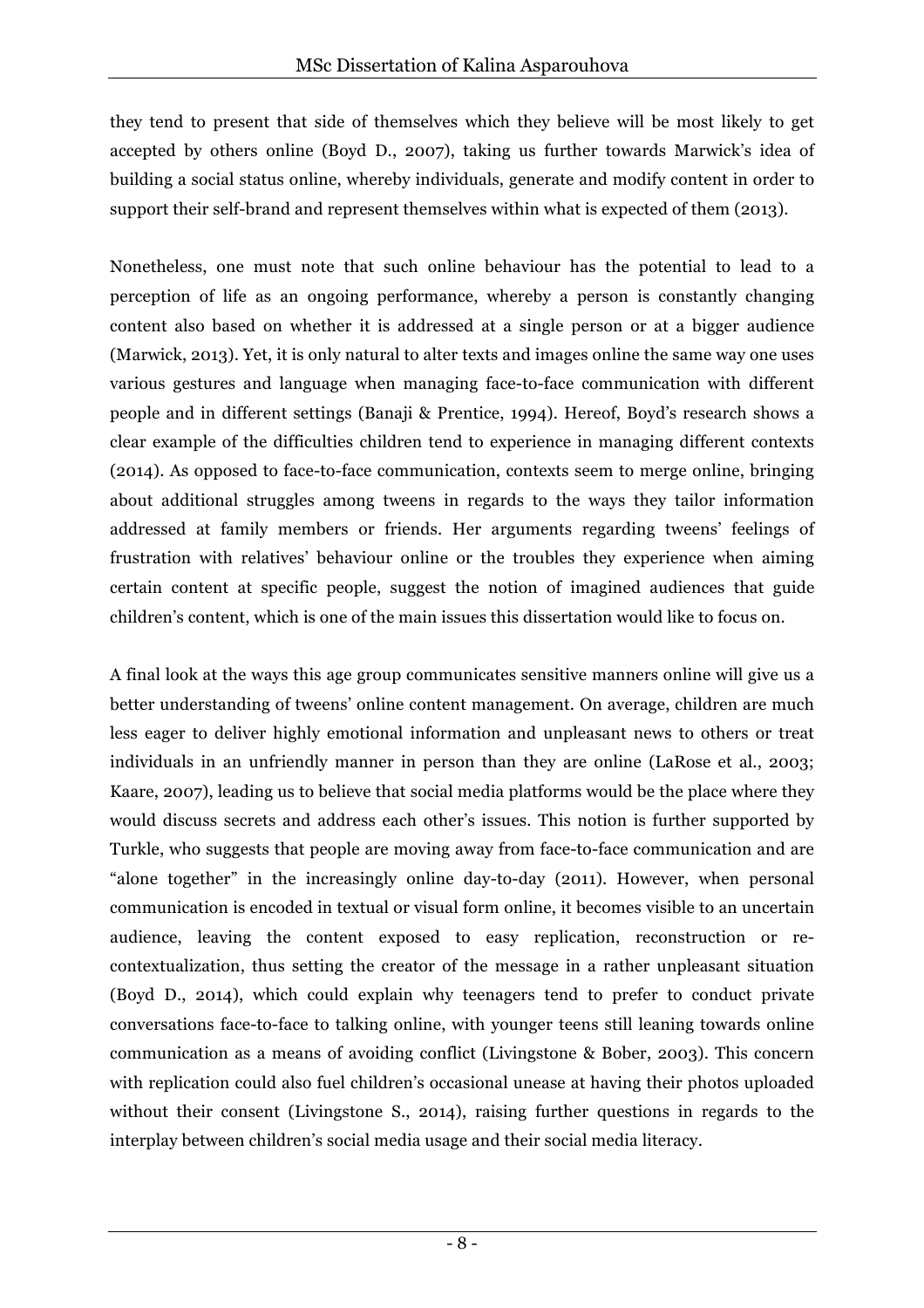#### **Media Literacy**

'A media literate person…can decode, evaluate, analyze and produce both print and electronic media' (Aufderheide, 1993: 1). However, the emergence of the internet has potentially transformed these conventions and complicated the matter of critical engagement and general literacy even further (Livingstone S., 2003). This paper will thus focus on a smaller facet of this term, namely social media literacy, examining how children get acquainted with social media and what their capacity to understand and govern such platforms really is.

#### *Social Media Discovery*

Many scholars have argued that children and young people are digital natives due to the age they were born in, but in order to truly understand tweens' social media usage, we must take a step backwards and look at the broader process of social media adoption and the ways in which this group of individuals has found about online communication platforms in the first place. Even though a lot of nine to 16-year-olds are now actively engaged online, with some children being unable to limit their usage to a specific amount of hours a day (Kaare, 2007), on average, children start participating in such platforms from the age of 13 onwards (Livingstone et al., 2013). Despite been criticized for being too structural, this view suggests the general tendency among children, whereby the younger they are, the less they get involved with social media. This notion seems to be directly related to the nature of social contexts this age group is involved in and the environment they are surrounded by, which are normally greatly focused on family, friends and school demands (Livingstone S., 2014). Moreover, it appears that younger children have a more dualistic view of online social interactions where 'the risk of harm is imagined to originate online and extend offline' (Livingstone S., 2014: 291).

According to Schmidbauer and Lohr, children rely more on their friends than on their parents or school as a locus of information on different communication technologies (1999). And, in fact, that appears to be valid for SNSs as well, seeing that most children learn about and join a social media platform because they have been invited to do so by their friends (Boyd, 2007). Hence, the choice of platform, as well as the decision to stay on it, is also highly dependent on children's social circle and the SNSs that their friends are already using (Livingstone S., 2008). Nonetheless, children might be interested in engaging with different online platforms because they are looking for different kinds of communication – either private or public (Kaare, 2007; Boyd D., 2014). Yet Boyd points out that some SNSs such as Facebook have a public-by-default framework, which results in a lot of private messages being posted publically by children, which is not that surprising since the same technology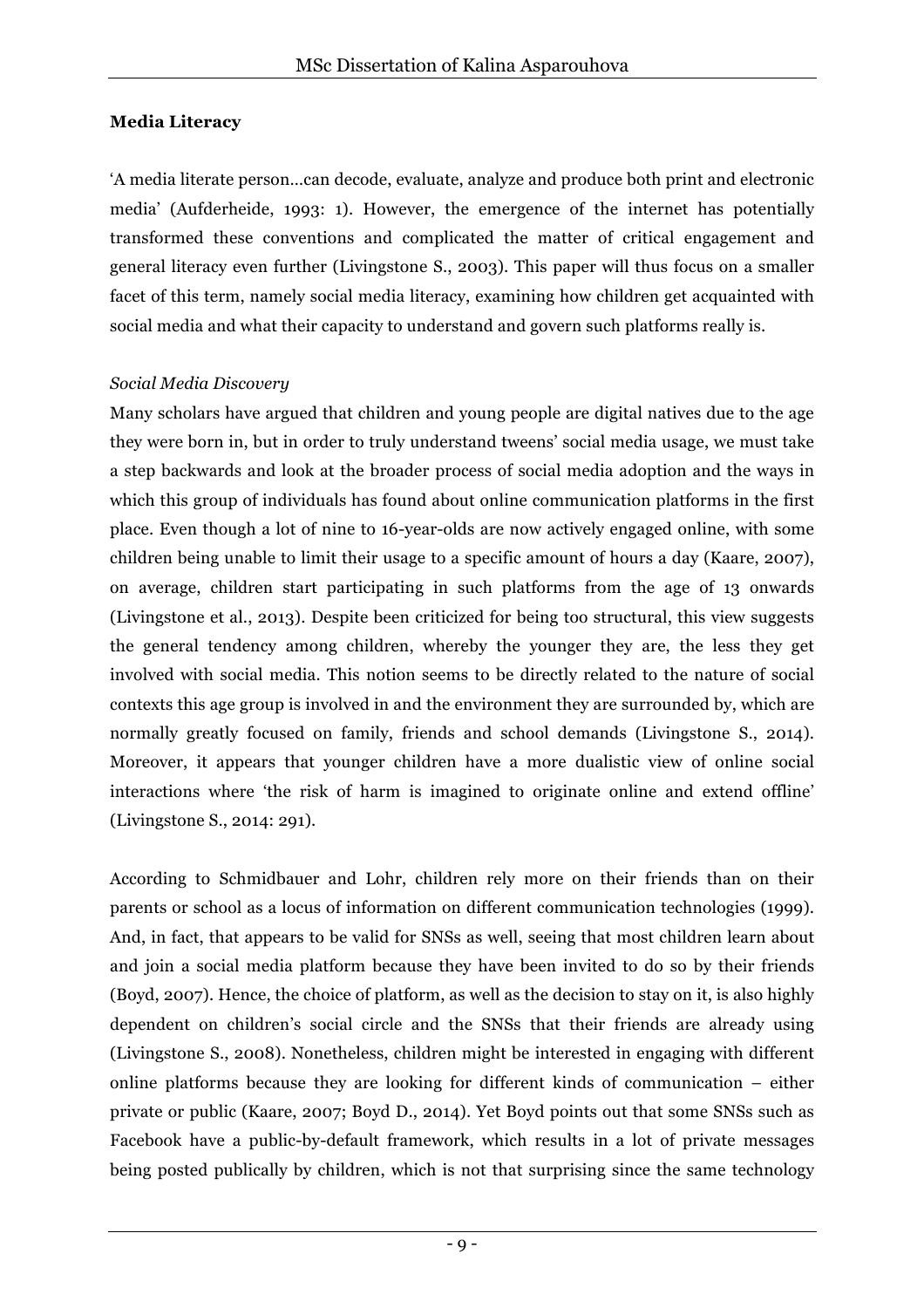could be used for different purposes, and different technologies could be used for the same purpose (Brandtzaeg et al., 2004b). However, how knowledgeable are children about the technicalities of social platforms in practice?

### *Platform Affordances and Privacy Online*

The notion of 'affordances' has been previously theorized by Donald Norman (2002) and later criticized in 'The Problem with Affordances' (Oliver, 2005). However, it still serves as a useful construct, describing the specific characteristics of any environment, in this particular case - the online environment of SNSs. According to Hutchby, these characteristics frame an individual's possibilities within the environment and are thus essential to the practices people use to interact with one another (2001). Therefore, competent use of social media platforms can be recognized only when children understand what they can and cannot do online and is thus an important issue to study.

However, what appears to be paradoxical is the fact that contemporary technologies are tailored to make every-day interactions as easy as possible, offering platforms which require little technical or functional knowledge, potentially leading to a disinterested and automatized crowd of online users that does not necessarily possess a good grasp of the SNSs' affordances (Boyd D., 2014). Moreover, it is of relevant importance to note that the level of access children have to different media has the potential to influence their technical skills and their understanding of a platform's affordances (Boyd D., 2014). Hence, it might be dangerous to presume that a child is automatically literate simply because they are part of a certain generation, since matters of personal curiosity, family/friends environment and purposes of use could be influential. The matter of an existing digital divide between parents and children is becoming increasingly prominent, problematizing children's social media literacy even more (Livingstone S., 2003: 3). Livingstone additionally directs our attention to the ways, in which age plays into questions of grasping affordances, revealing that, as opposed to the younger group of 9-11 year-olds, older children are much more concerned with how their personal images and information are handled by others online (2014).

The fact that modern-day technological affordances have enabled a quick and easy, yet sometimes irreversible spread of content, suggests a consideration of broader questions of privacy in relation to social media platforms. What appears to be of high relevance here is Livingstone's claim on privacy and the ways in which it is currently defined by the control over who can access an individual's content online, rather than by the type of content disclosed (2006). This new perspective on children's perception of online social interactions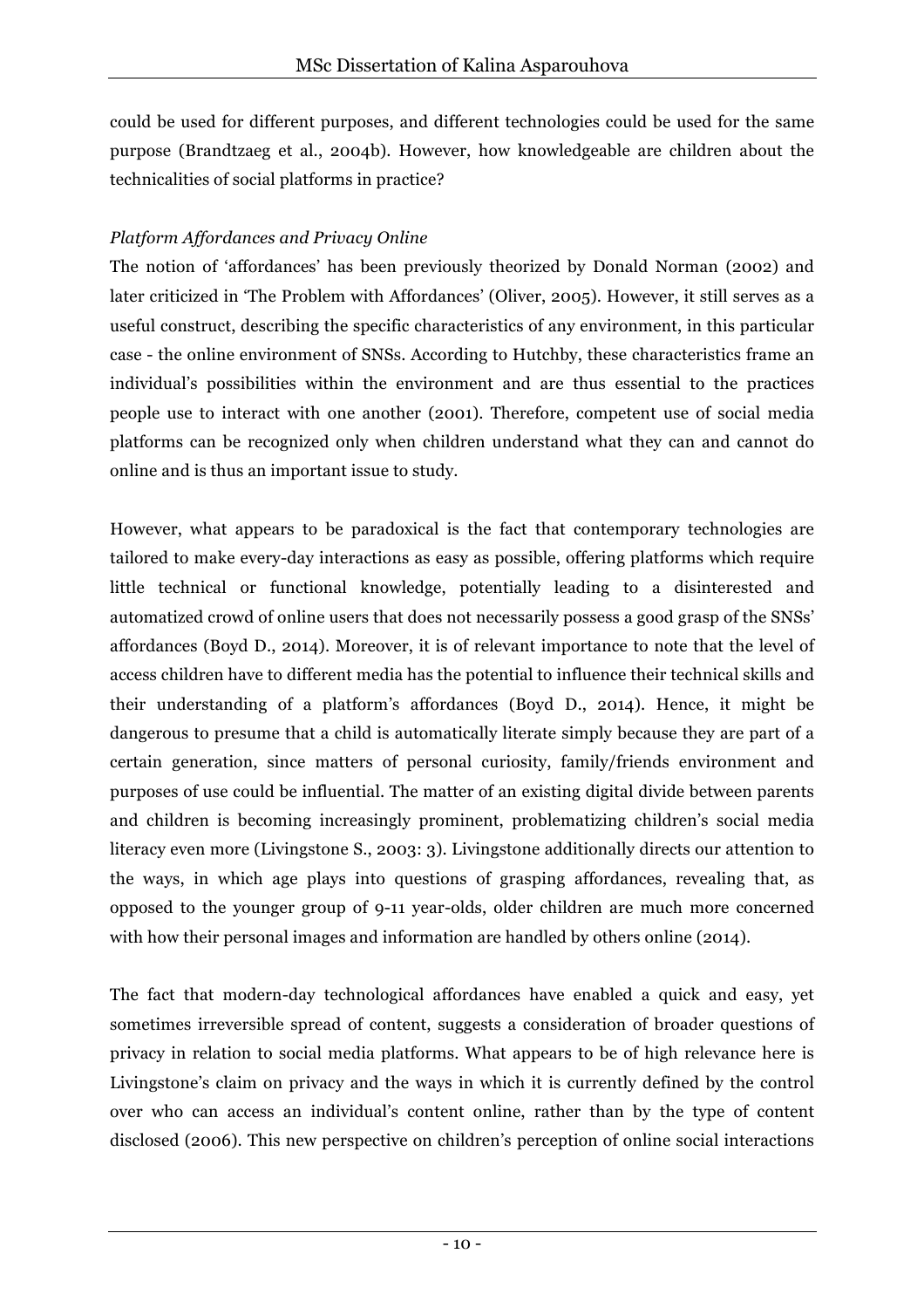and privacy is supported by Stein and Sinha's definition of the matter<sup>1</sup> and provides a direct reflection of Boyd's argument on the rather public-driven framework of some social media platforms mentioned earlier (2014). However, there is still not enough evidence to substantiate a theory, which would explain children's understanding of social media affordances and privacy issues. Livingstone's contrasting findings of children who are relatively interested in privacy matters, yet lack the knowledge to grasp these fully, shows precisely the contradictory nature of the debate (2008).

Even though the scholarly work discussed so far has shown space for much improvement of tweens' knowledge on social media affordances and privacy management, it is important to note that children still take precautions in regards to the personal content they post online. As Boyd's research shows, many of the younger social media participants do not upload their real personal information in order to protect themselves from potential misuse by others (2007; 2014). This tendency seems to have been captured already prior to modern–day SNSs by Abbott, who elaborates on teenagers' propensity to decrease the amount of visible personal information on their own websites as they mature (1999). Yet, returning to the matter of affordances, one must consider the influentinal power of online platforms' structures to enable or limit the type of personal content shared (Livingstone S., 2008).

#### **Conceptual Framework**

 $\overline{a}$ 

The literature analyzed thus far has provided us with a broad understanding of the complex debate around children and social media usage. Nonetheless, the underlying goal of this dissertation is to understand specifically how and why children between the ages of 10 and 12 use social media platforms, in what ways their usage is related to an existing set of socially established guidelines and what their level of literacy is in regards to the platforms they participate in. Therefore, after establishing the main social media platforms and standard usage patterns popular among tweens in Bulgaria, this paper will use a set of selected concepts related to both social norms and media literacy in order to conduct the analysis to follow.

The notion of negative social media stereotyping, described by Boyd (2014), together with Livingstone's theory on social context and the role it plays in children's view of SNSs (2014), will provide this study with the necessary basis for a further evaluation of whether it is the need to maintain personal relationships (Boyd D., 2014) or the need to present an improved

<sup>&</sup>lt;sup>1</sup> According to Stein and Sinha, privacy is 'the rights of individuals to enjoy autonomy, to be left alone, and to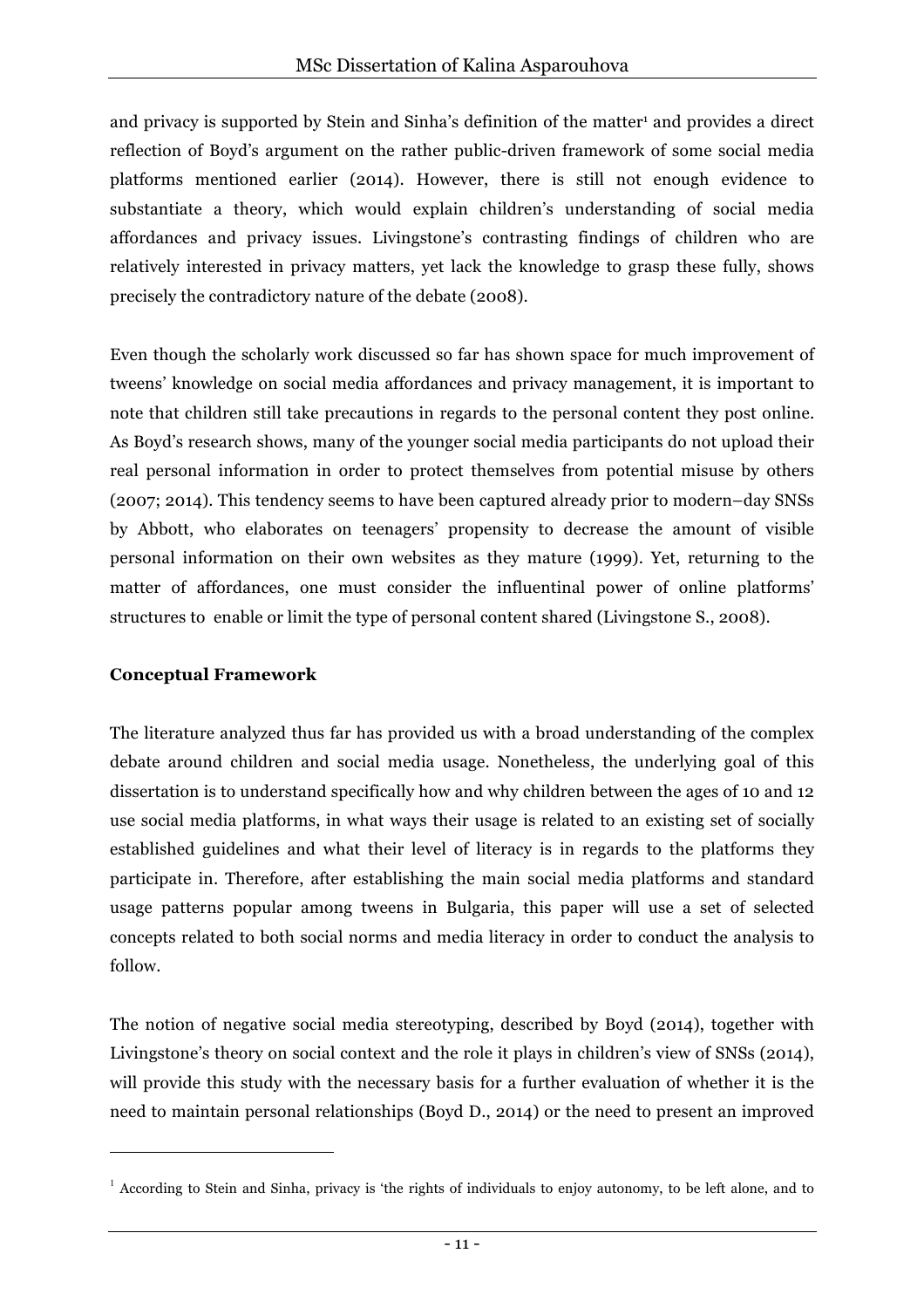version of the self (Turkle, 1995) which maintains children's interest in social media platforms. Moving on to the type of content children exchange online, this research will explore Marwick's concept of imagined audiences (2013), thus investigating the power of the social over children's posting choices and their tendency to be more outspoken online than offline (Kaare, 2007; Livingstone & Bober, 2003), while further challenging Turkle's notion of online communication taking over face-to-face interactions (2011).

When discussing media literacy, this research will first look at why children choose certain platforms over others and why they keep using them, relying on Livingstone's (2008, 2014) and Boyd's (2014) theories on the importance of an individual's social circle. Afterwards, the study will evaluate participants' knowledge of platform affordances, using Boyd's theory on the link between ease of platform use and level of technological skills (2014). Finally, this paper will investigate online privacy by employing Livingstone's (2006) concept on the matter which redirects the previous focus on content type to matters of access.

Employing these concepts will allow the emergence of a more detailed image of tweens' social media usage within the limited space of this dissertation, thus shedding an additional ray of light on the interplay between social norms, social media literacy and children's use of social media platforms.

#### **Research Objectives**

-

Consequential to the contradictory findings from existing research and the changing nature of the target group's social media usage, this research will take a rather exploratory approach, aiming at generating a better understanding of tweens' social media usage and their social media literacy. Hence, the research question that emerges from the discussed literature and conceptual framework is as follows:

**RQ:** How are questions of social norms and media literacy tied in to tweens' use of social media?

Two sub-questions have been derived for further clarity:

**Q1**: What is children's social media literacy and how does it influence their social media usage?

determine whether and how information about one's self is revealed to others' (2002: 414)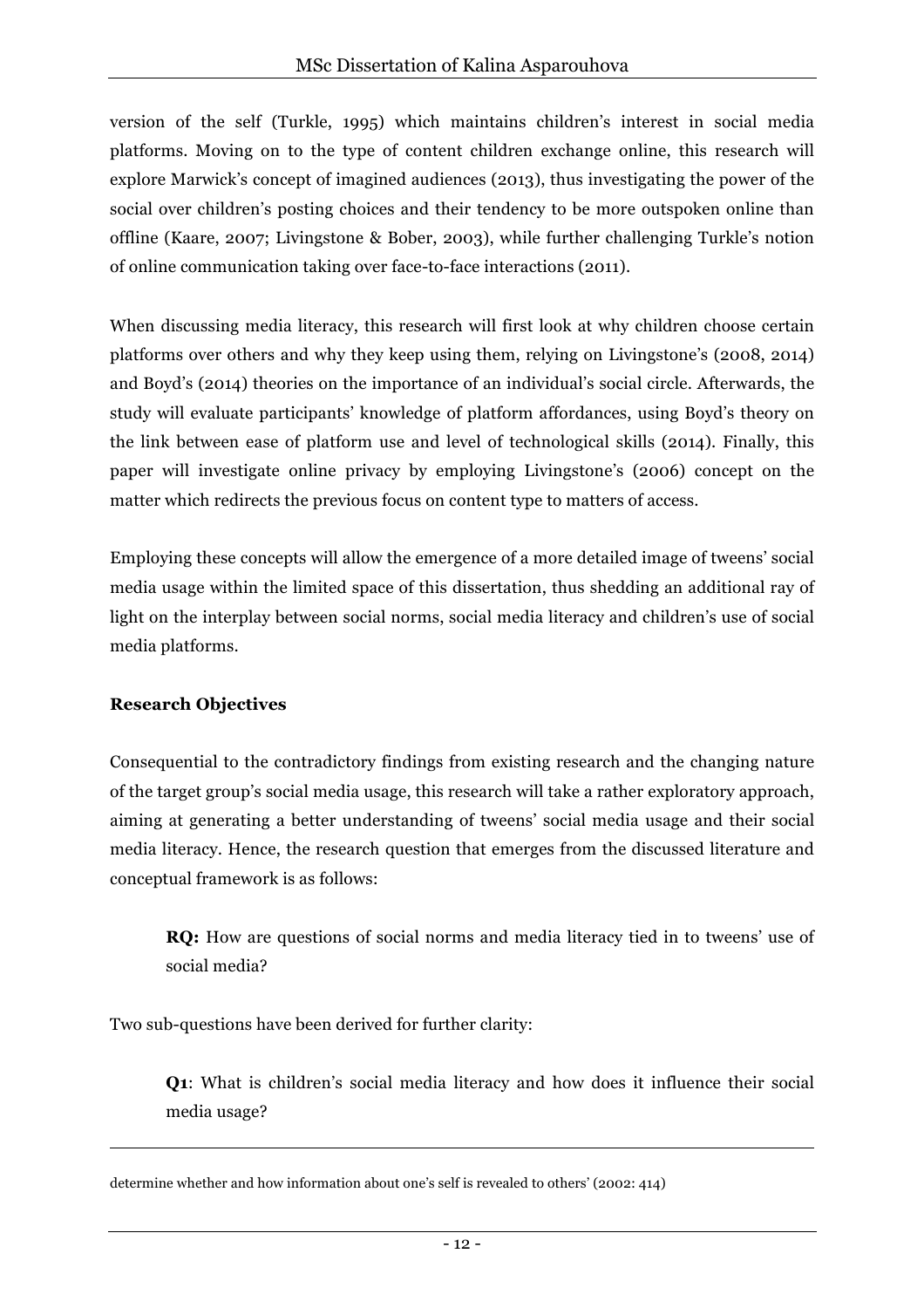**Q2**: In what ways is children's social media usage influenced by socially established norms?

By studying an age-group of users that has rather recently become of interest to academia, this study seeks to provide new insight into areas of social media participation, children and literacy studies, with a focus on social norms and social media literacy, thus contributing to the existing body of knowledge, most of which has focused on different matters such as gender and online bullying.

## **METHODOLOGY**

In order to obtain the necessary results that will allow an examination of the aforementioned matters, a qualitative methodology has been employed, in particular – semi-structured interviews, which have been conducted individually and face-to-face, then transcribed, coded and analyzed according to the principles of thematic analysis, further discussed in the following chapter.

#### **Research Strategy**

While recognizing that this study is not aimed at measuring existing and well-known patterns, the data collection method of interviewing has been chosen due to the fact that it does not assume a quantitative analysis but is rather concerned with establishing new themes and 'exploring the range of opinions, the different representations of the issue' (Atkinson, Bauer, & Gaskell, 2000: 41). This qualitative choice has been further supported by other successful research in this area which has also used such type of collection method (Haddon & Livingstone, 2014; Livingstone S., 2008; Lobe et al., 2011). Likewise, a qualitative approach appeared to be more suitable for the purposes of this research that seek to grasp similarities within a certain group of individuals, rather than to distinguish differences among them.

Quantitative methods such as surveys were disregarded due to the nature of the respondents' group, namely children between the ages of 10 and 12, who are characterized by holding a shorter attention span and having greater difficulties focusing for long periods of time. Therefore, communicating with them in person proved to be more effective, since it allowed for interactivity and the employment of creative tools such as writing, drawing and arranging images to maintain the respondents' focus throughout the interviews. Furthermore, this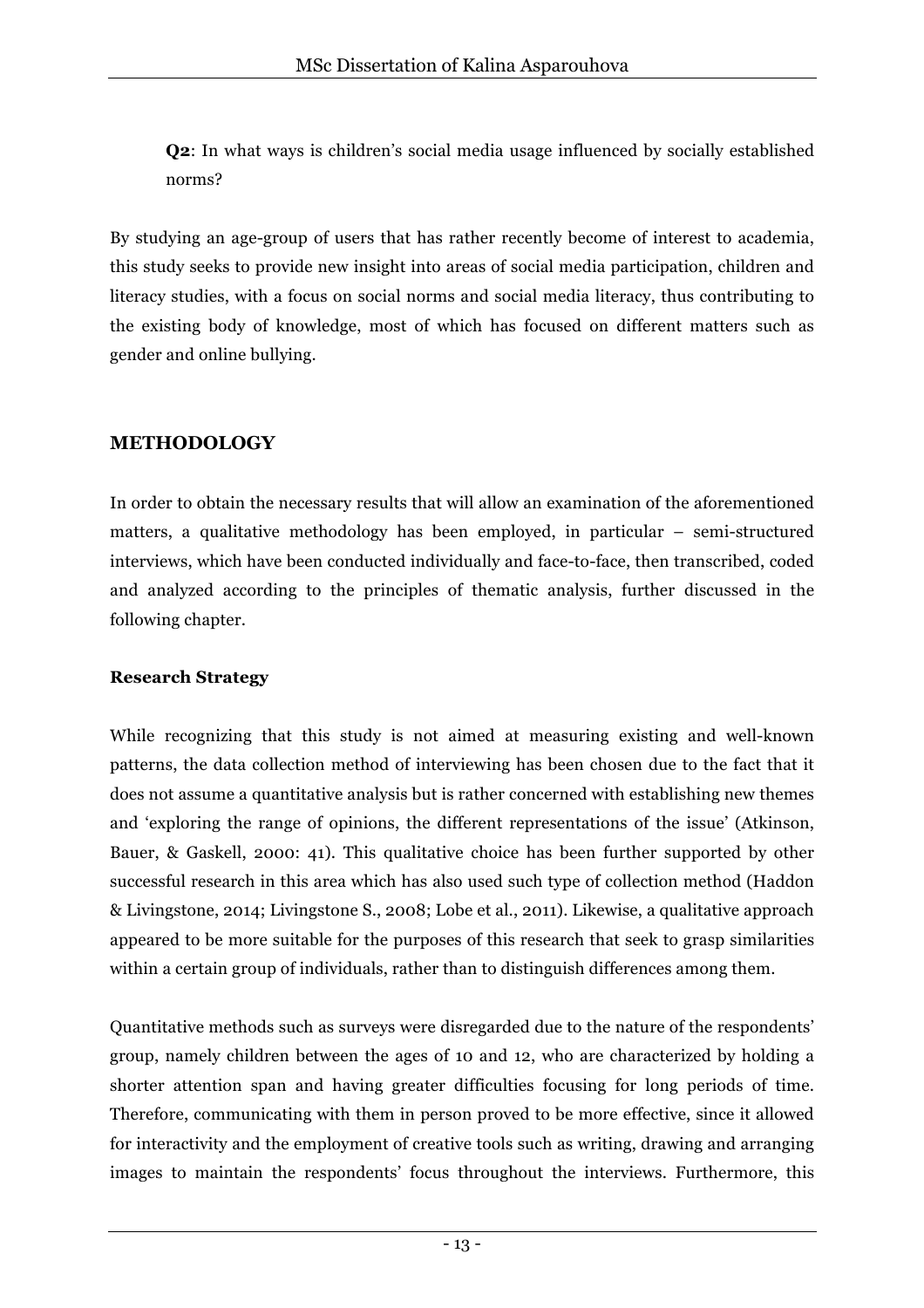method enabled the detection of certain attitudes and feelings of respondents which helped me lead the conversation in a different direction when necessary, and follow up certain patterns with additional questions (Berger A. , 1998).

It is at this point important to elaborate on the specificities of the interviewing at hand and justify the choice for semi-structured interviews as opposed to informal, unstructured and structured interviews (Berger A. , 2011). Seeing that the main goal of this research supposes discovering new patterns I needed a method which would allow those to emerge from each individual conversation. Hence structured interviews would have been restrictive in this sense, leaving no space for previously unconsidered issues (Bryman, 2004). Fully unstructured and informal interviews, on the other hand, might have proven to lack too much focus to be useful for the purposes of this study. Therefore, the flexible nature of semistructured interviews appeared to offer the most fruitful conditions for the success of this research. Likewise, this individual data collection method was chosen over its collective counterpart – focus groups - based on the specificities of the respondents' group and in an attempt to eliminate any sign of peer pressure.

Nonetheless, as much as it is important to rationalize how this methodology fits the research at hand, it is crucial to mention some of its weaknesses. Since the general aim of this dissertation is to generate new knowledge in regards to social media usage patterns, even the rather adaptable structure of the interviews could potentially still influence the conversation and shift the focus from more important notions that can otherwise emerge. Moreover, the fact that I interacted with the respondents face to face could hypothetically jeopardize the objectivity of their answers, yielding socially desirable replies (Berger A. , 2011), with an equally prominent potential of error on my own side, whereby, as an interviewer, I could unintentionally project meanings and ideas on to the interviewees (Holstein & Gubrium, 1997). Thus, in order to maintain the objectivity of this research, I kept the above mentioned issues in mind, making sure I am constantly reflexive, I don't foment my personal biases on the interviewees and I tailor the sequence of questions to their specific social media preferences, while still leaving enough room for children's own hypotheses to emerge.

Due to the limited scope of this dissertation, there has been only one data collection method employed, entailing that the results of the following analysis cannot be considered viable for the broader population of children between the ages of 10 to 12 but could provide a more comprehensive look at the matter than quantitative outcomes. With this in mind, the useful points of interviewing outweighed its shortcomings, allowing me to generate new findings and contribute to the existing body of knowledge by revealing an additional perspective on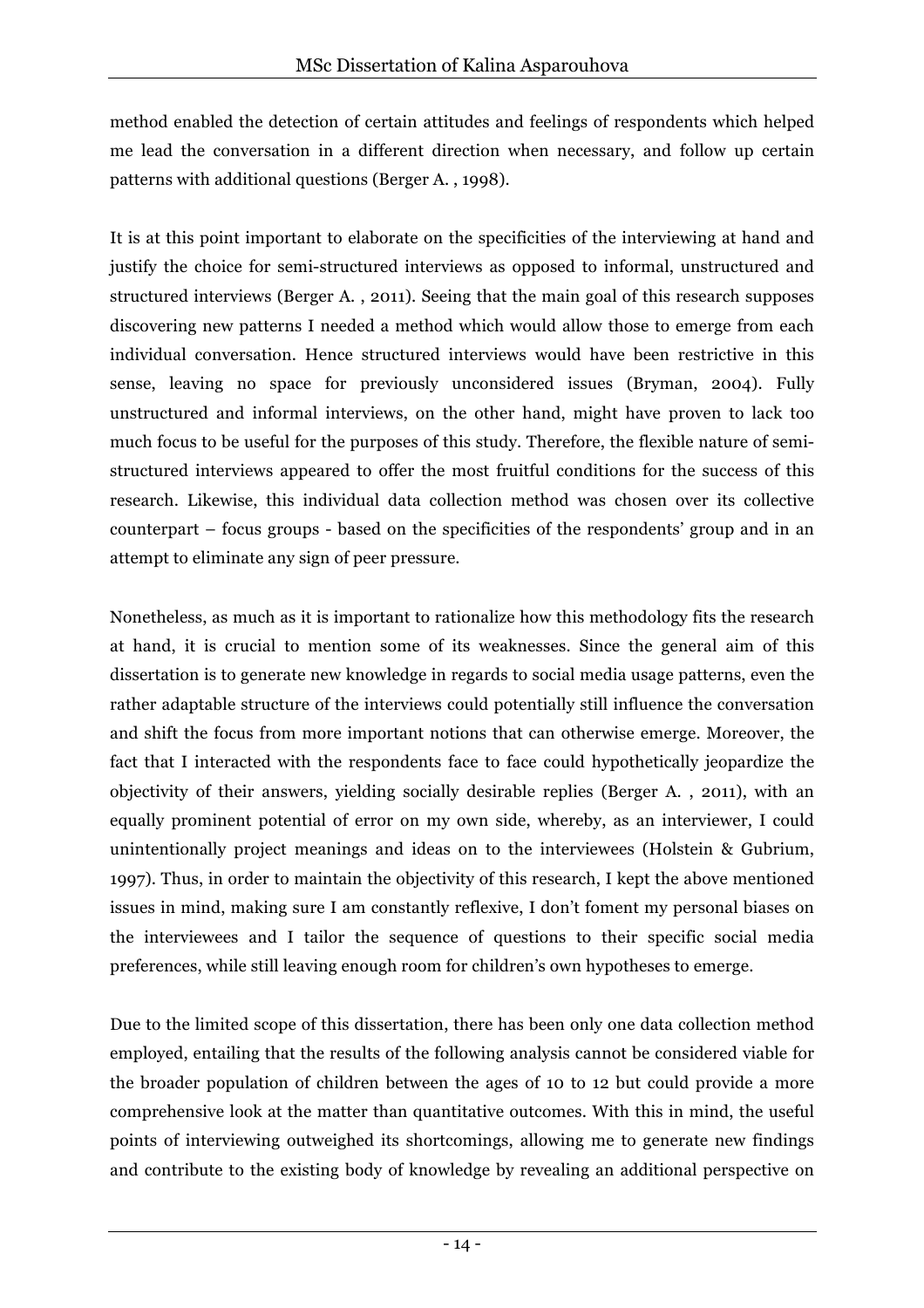children and their social media usage. No unexpected issues arose during the conducting of the interviews.

#### **Method**

 $\overline{a}$ 

The age group of  $10 - 12$  year old children was specifically chosen for the purposes of this study due to the fact that it is representative of the first generation to be born in a digital age, with no experience of life without social media and the Internet. Moreover, these children are known to be active users of social media throughout the whole of Europe (Lobe et al., 2011) and appear to be of further interest to researchers due to the fact that they are in-between being children and teenagers – a phase crucial to one's personal development later on in life. The research was conducted in Bulgaria for several reasons. Being a Bulgarian myself, this circumstance gave me the opportunity to gain easier access to the target group, and to be much more aware of the cultural background of the interviewees, thus also being more certain I am accurately framing my questions towards them. Moreover, the country has been listed among the top in Europe in regards to Internet usage by children between the ages of nine and 16, with 83% of Bulgarian kids going online on a daily basis and 44% of this age group using Internet excessively2, with only Estonian children scoring greater in this category from all researched countries (Haddon et al., 2012: 9).

Considering Gaskel's work on individual and group interviewing (2000), this research has conducted a total of seventeen interviews, fitting well within the upper limit of 15 to 25 and including three pilot interviews. The sample has been selected based on its relevance to the study topic, whereby I approached the management of one of the top primary schools in the capital, Sofia, in order to gain access to representatives of the above mentioned age group. This has been done in full consciousness of the fact that the school's reputation supposes a higher economic status of the children and perhaps a higher number of students who posess new media technology such as smartphones. Yet, this fact allowed me to research what one could expect in a group of children with some of the highest social media usage in the country. The selection process for the individual participants in the study was based on the method of simple random sampling, whereby all the students who fell in the age range of 10- 12 years old, were informed about this study by the school's management, thus ensuring every potential participant could make an informed decision about taking part or not and has equal chances in such partaking. The final sample consisted of ten girls and seven boys.

 $2$  This data is the result of thorough research on Internet-using children aged 9-16 across 25 European countries.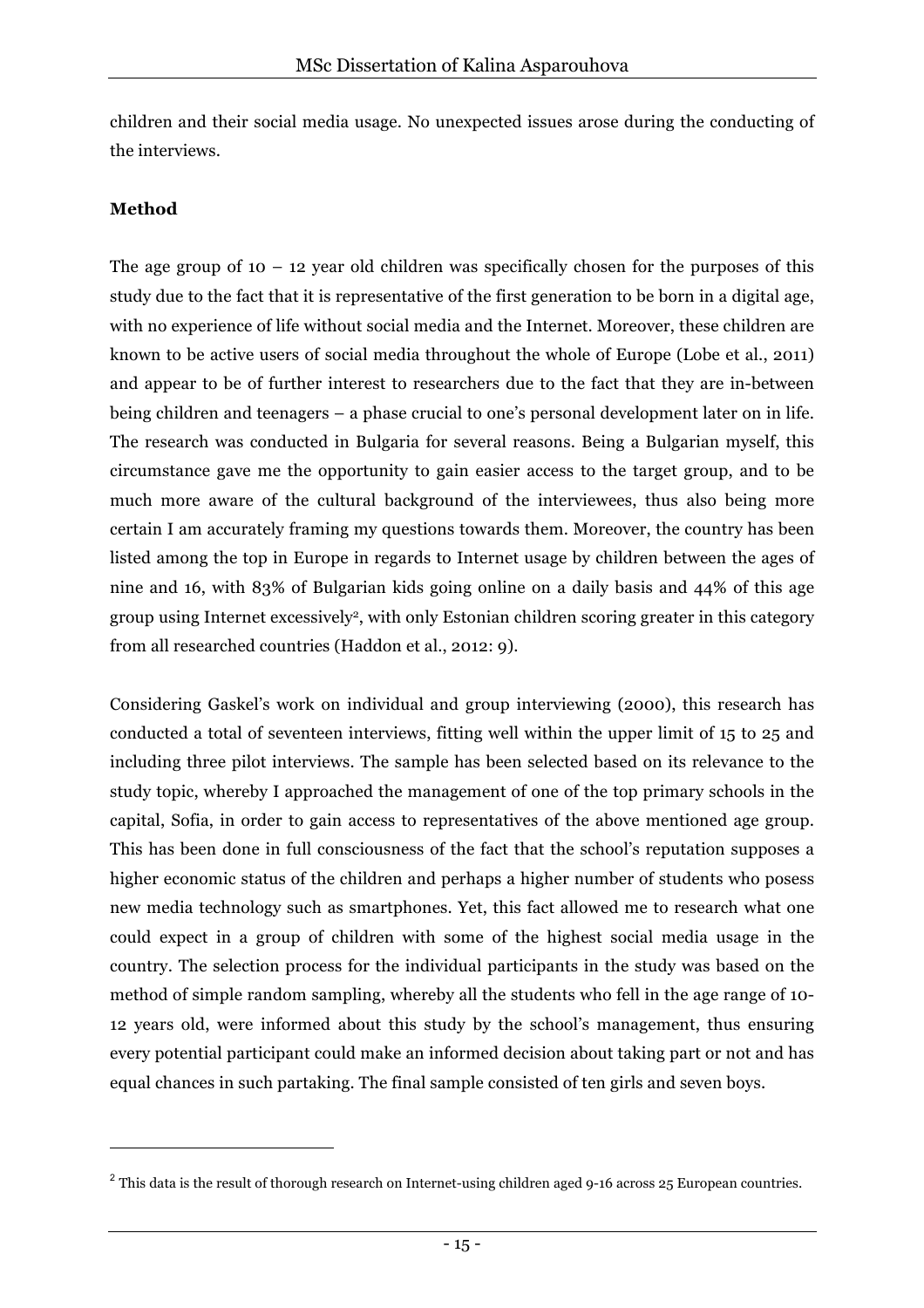Based on the main theories and concepts this research is aimed at investigating, an interview guide, divided into different parts, was designed. Commencing with easier questions, related to demographics and evolving through matters of social media presence, usage habits and platform perception, the guide suggested more complex queries, seeking to establish an understanding of children's knowledge of social media platforms and their affordances, concluding with a set of questions regarding the participants' experience with and opinion of the interview itself. The majority of questions, concerning matters of social pressure and social media usage, have been framed as directed towards participants' friends rather than at the interviewees themselves, in order to avoid evoking any feelings of pressure.

The particular social media platfroms which this dissertation is interested in looking at have been chosen based on existing research that distinguished Facebook, Instagram and Snapchat as the most popular SNSs among teens (Lenhart, April 2015). However, after conducting the pilot study, I adjusted the initial interview guide by adding Viber and Whatsapp as supplementary online communication platforms, while also devising an extra part of the interview dedicated to the link between children's communication channel preferences (online or face-to-face) and the types of information they convey.

The analytical method this research used is thematic analysis. Due to the fact that it allowed the discovery of new patterns, it appeared suitable for the interview data I had obtained. Furthermore, it was not aimed at evaluating the content or inductively constructing new theories, the way Grounded Theory operates (Glaser & Strauss, 2012), but rather focused on outlining general themes (Neice, 2000). For the purpose of testing existing concepts, while also detecting new hypotheses, I employed both inductive and deductive thematic analysis (Fereday & Muir-Cochrane, 2006). The interviews were recorded with a recording device and later transcribed verbatim. The written transcripts were afterwards coded, based on the previously established coding-scheme and with the help of the qualitative analysis programme NVivo. Data was then analyzed by carefully searching for recurring answers, grouping those together and looking for emerging trends. Nonetheless, it is crucial to note that there was a constant interplay between data and codes, due to the exploratory nature of this research.

## **Ethics**

In accordance with the requirements of the London School of Economics and Political Science (LSE), an ethics proposal was submitted and accepted for the purposes of this research. The collected data has been handled exclusively by me and is strictly anonymous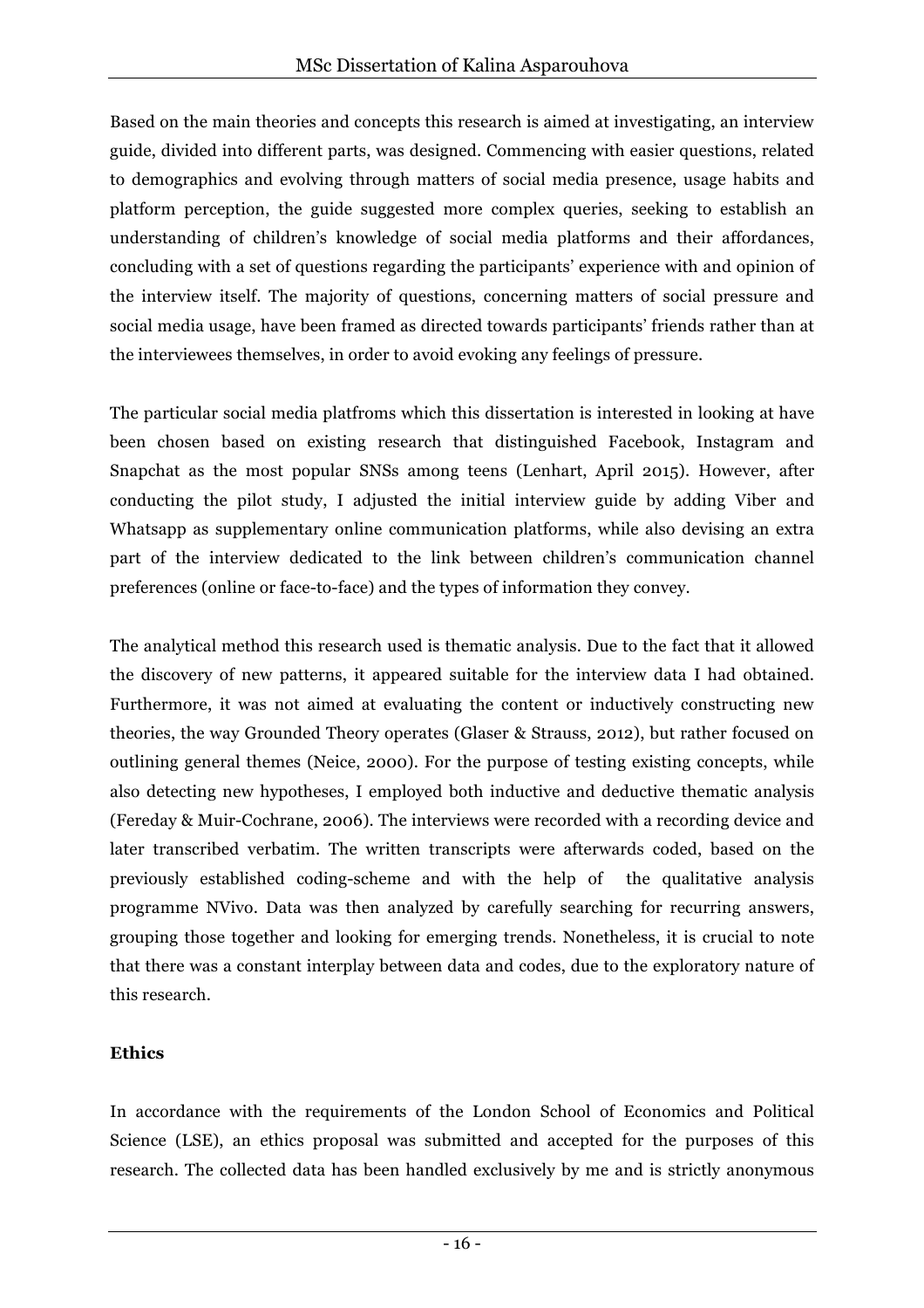and confidential, which is why the real names of the respondents have been replaced. Due to the sensitive nature of the respondents' group, the interviews were conducted on the premises of the school and under the supervision of the institution's psychologist. The school management, the parents and the participants themselves were informed in detail about the purposes and processes of this research and all gave written consent to participate in this project.

## **RESULTS AND INTERPRETATION**

The following chapter comprises the main findings of this research, while providing an analysis of these results based on the previously mentioned theoretical framework. Due to the qualitative nature of the obtained data, the results and interpretations have been intertwined and presented in conjunction with each other. Four themes emerged from the interviews, namely 'communicate with friends', 'do not overdo it', 'post what you like' and 'say it in person'.

#### **Communicate with friends**

What appears to lie at the core of children's social media usage is their desire to communicate with friends and maintain strong social relations, clearly shown by the way they reason their preference for different platforms:

I like Facebook, for instance, because I can talk to people there, I can add my friends on it, I can upload some photos of mine, whereas Instagram...I don't know, I don't find it that interesting because I can't talk to anyone, there are no friends there and I can only upload photos (Maria, 12)

I like Viber, because I can talk to friends there, discuss different things and we can send funny stuff to each other (Jane, 10)

Representative of the first main theme, the responses above convey clearly how children grade what is important for them online, placing greater prominence on communication with friends than on the exchange of entertaining content or images. Furthermore, when asked to arrange a number of SNSs according to their personal liking, the majority of interviewees pointed to Facebook, Viber or WhatsApp as their top choices, followed by Instagram and Snapchat, suggesting that platforms which do not prioritize personal communication appeal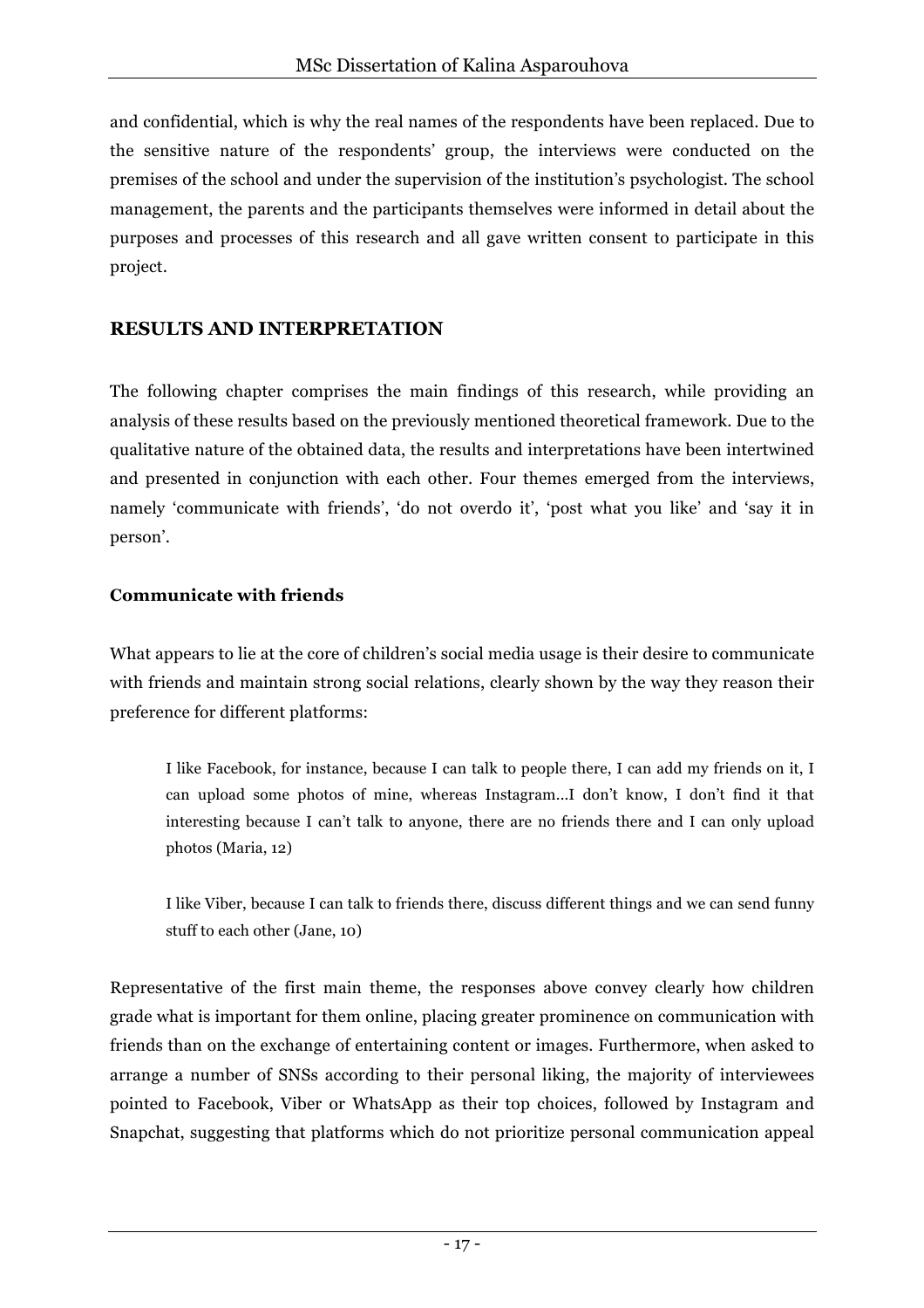less to children, unless they have a particular interest that can be satisfied by a different platform.

Yet, it is interesting to note that 12-year-olds reported a broader knowledge of different platforms as opposed to their younger schoolmates, with most of them mentioning additional ones such as Twitter, Pinterest and YouTube:

Most of my friends use Facebook, a few are familiar with Twitter and almost all of them are on YouTube (Eva, 12)

I mostly use Facebook, Twitter and Pinterest and sometimes YouTube. I follow a lot of bloggers and Twitter is what they use the most, so I follow them there (Ana, 12)

Even though older tweens discussed a multitude of social platforms, they still appeared to first and foremost consider Facebook before considering any other social network. The implications of this notion are thus clear - personal interactions with friends are what tweens are looking for mostly online. Considering Boyd's definition of social media as a public space to meet and maintain friendships (2014: 10), the incipient theme comes as no surprise. Nevertheless, an emergent sub-theme, based on a difference within the studied age group, appears to astound, pointing out that children closer to adolescence (12-year-olds), are more likely to adopt an outward-oriented social media behaviour and show interest in platforms which explore the unknown world than their younger friends. Echoing Livingstone's thoughts on the influence a child's social context has on their online behaviour, this notion could be explained by the fact that younger children are significantly more bound by their family's and friends' surroundings, with most ten-year-olds' friends online consisting of siblings, parents and classmates (2014: 5).

Moreover, their tendency to show little to no interest in exploring new online realms could be directly connected to the knowledge they possess regarding potential dangers online. During the interviews, notice was made of the fact that all ten-year-olds appeared to be much more cautious in their use of social media than their older schoolmates and rather reluctant to engage with new people and platforms, defining social interactions with strangers as 'dangerous for my age' or relating these to offline consequences such as being kidnapped or robbed:

I mostly use Viber because my mom has told me about some things that might go wrong online and I think it is dangerous for my age (Jane, 10)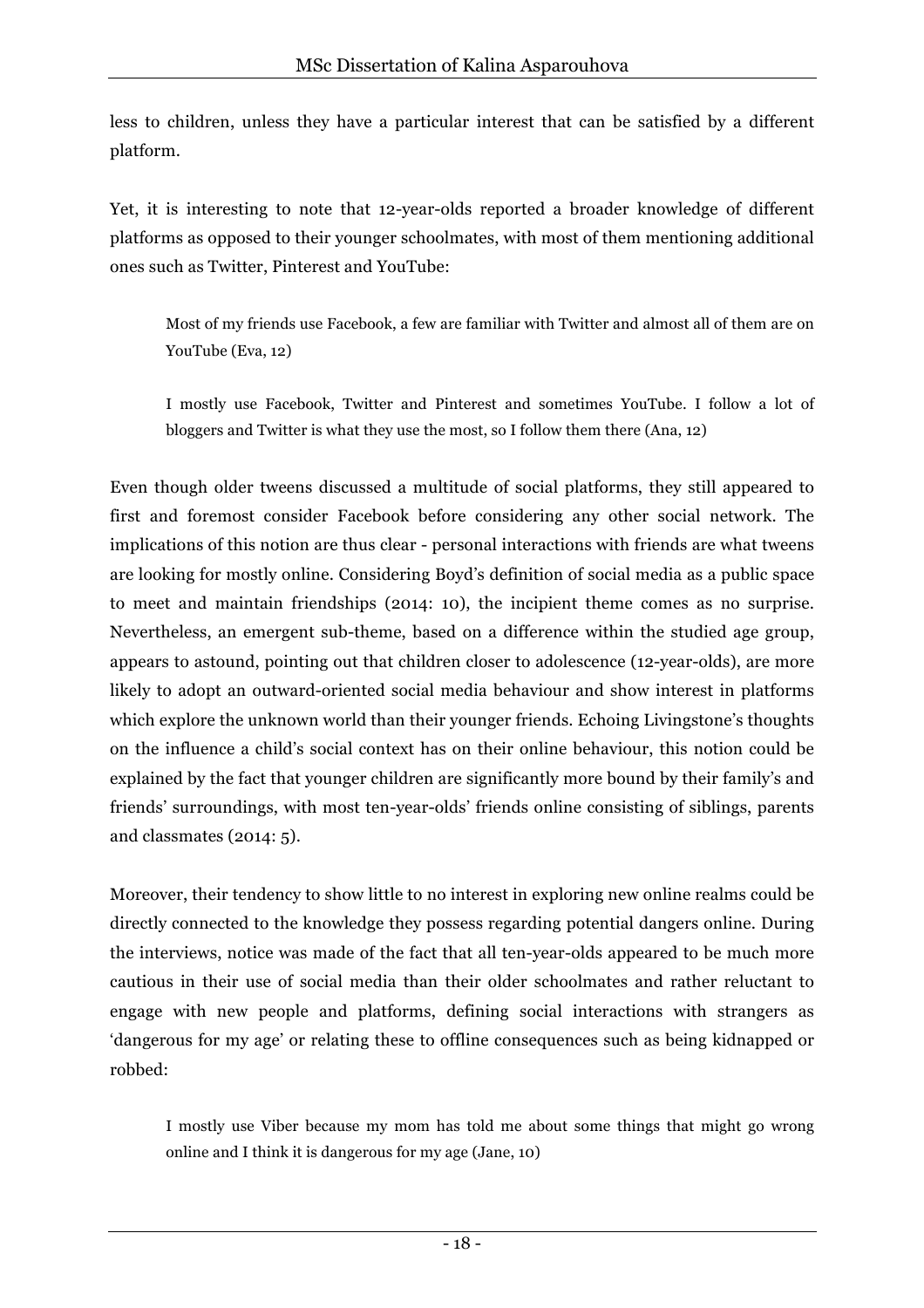I don't want to come across someone crazy who would steal me away or come to my house and rob it (Maya, 10)

What evolves as a prominent notion from these responses is the fact that younger children tend to form a direct link between online engagement and offline dangers, consequently feeling no need to explore different platforms than the ones they are using already. Thus Viber and its structure which allows one to contact only people whose phone numbers they already have, also appeals more to children, since it offers them a safe space to talk. These findings reaffirm Livingstone's discovery on 9- to 11- year-olds and their way of conceptualizing the online realm as a multiplicity of binaries like online/offline and risky/safe (2014).

Additionally, interviewees' propensity for stating they are afraid someone will hack their profile and abuse their information, pointed to their limited knowledge of online data protection. All respondents displayed a well-developed understanding of the affordances of social media platforms (those being the uploading of photos, writing of posts, liking of content and adding of friends as determined by interviewees themselves) but only a few children distinguished more complex functions such as blocking people, limiting people's access to content or locking their photos. Perhaps this pattern could be explained by the fact that, on average, respondents have learned how to use social media platforms by exploring those themselves, with just a few interviewees stating they have been instructed by a family member. Henceforth, due to the simple technical structures of SNSs, which enable an easy and quick exchange of information on a daily basis, children do not seek to grasp any further functions of such platforms that go beyond the knowledge they require to support regular interactions (Boyd D., 2014: 183) and are navigating through social media platforms based on the literacy they have independently established.

However, it appears that the practice through which children decide to participate in a certain online platform, is multi-faceted and connected to several factors. Both Boyd (2007) and Livingstone (2008) have explored the reasons behind tweens' engagement with specific SNSs over others, arguing that the creation of a profile online is an individual decision based on collective grounds. A further look into interviewees' platform selection methods provides us with a clear understanding of this process, substantiating the above mentioned concept. When asked for a justification of their personal platform choice, most children stated that they are using Facebook due to the fact that the majority of their friends were there, while others noted they downloaded a new program because that was the only way they could keep in touch with a certain friend. Thus, what surfaces as an idea here is the obvious prevailing of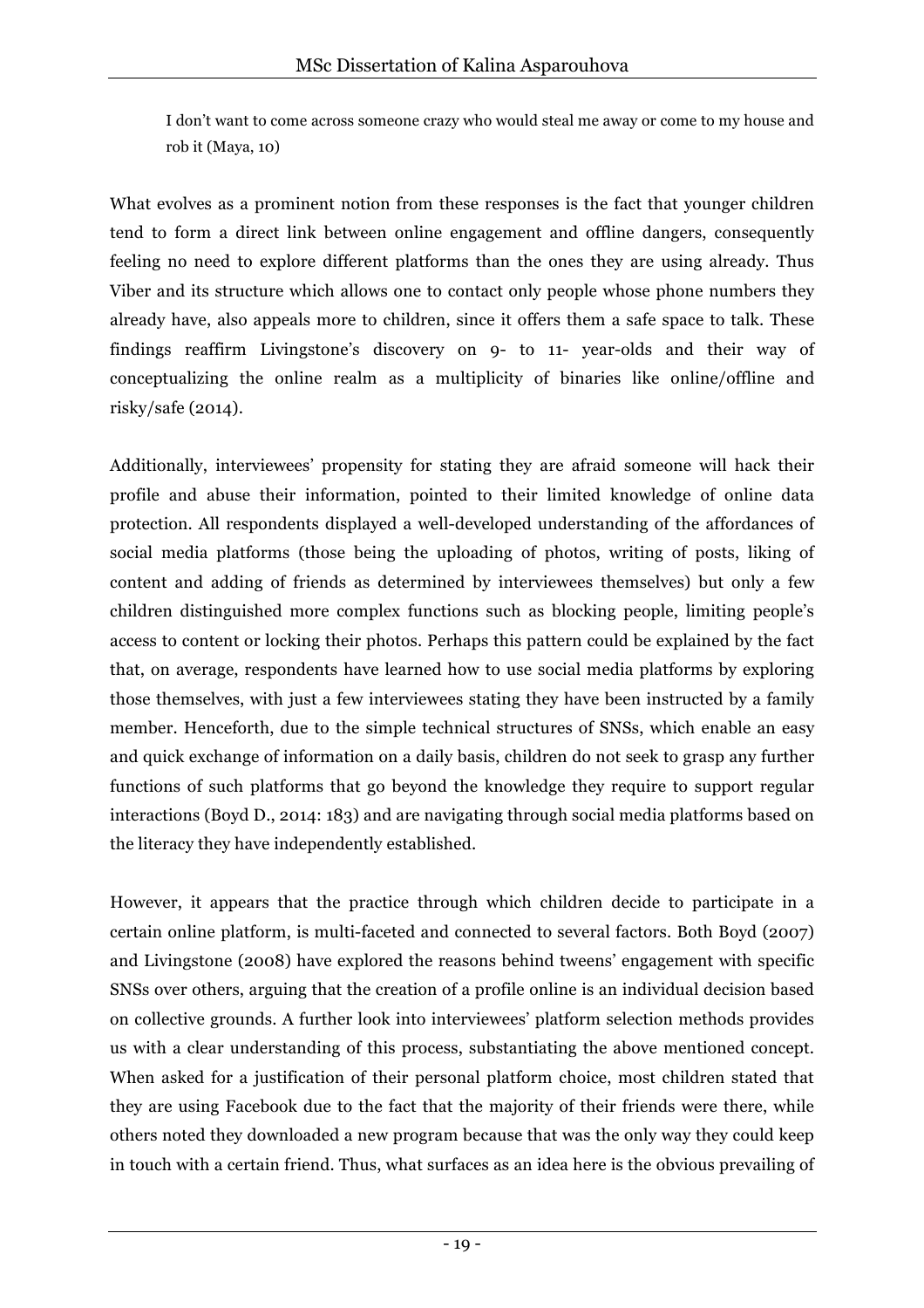social relations as the main element influencing not only children's initial decision to use social network sites but also their choice of a particular platform.

In order to explore the accuracy of this concept, interviewees were further asked about the different social media platforms they have chosen to ignore, questioning whether they feel any sort of pressure, imposed by friends of theirs, to start participating or not.

Some of them tell me 'come on, come on, get a profile there'. But I don't want to. If I don't want to, there is nobody who can change my mind (Jess, 10)

I don't think anyone could influence me in making a profile there, since my step-brother constantly tells me I should make one and I have been telling him for a very long time now that I don't want to, but he keeps on telling me, but I don't want to and up to now I haven't (Ana, 12)

What these answers suggest is the rather interesting ability of children to resist peer pressure, in regards to their personal use of different online platforms, but only to an extent that would not hinder their actual communication with friends. If that becomes the case, tweens have the tendency to follow the majority of their friends online and are readily open to using new platforms, in order to assure an online communication channel with all individuals they want to keep in touch with.

#### **Do not overdo it**

The second distinctly emergent theme is vigorously related to the matter of stereotyping excessive social media usage, in which case the majority of respondents showed an apparent depreciation of 'too much' social media participation and a clear desire of dissociation with such behaviour:

Using social media is pretty normal but you shouldn't overdo it (Peter, 11)

Yeah, we sometimes discuss homework, but I try not to stay online too much, I usually try to log out quickly from all those applications (Maria, 12)

I am not the kind of person who's on Facebook all day long, I mean, even in school, while I am studying, I am not on Facebook (Jack, 11)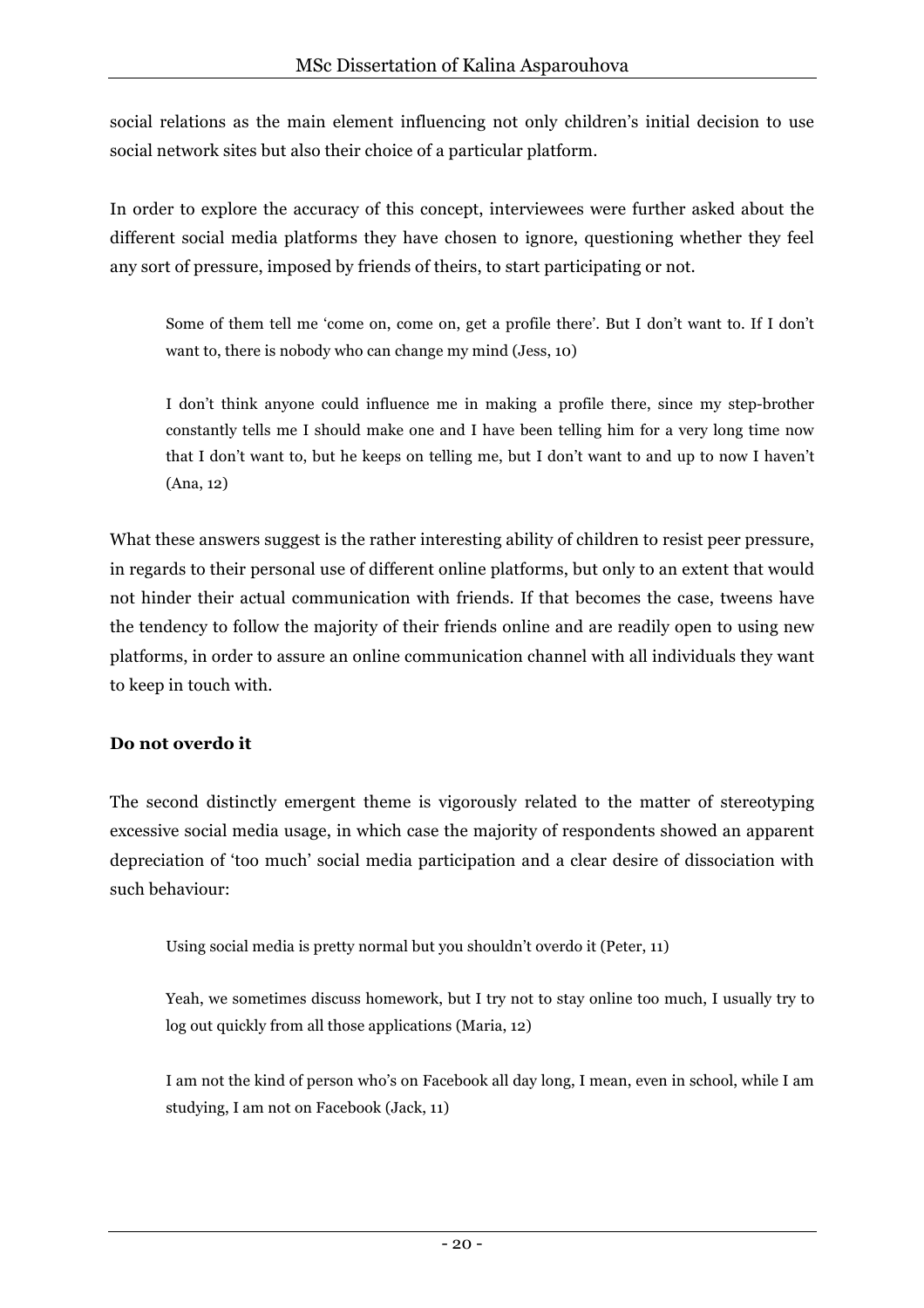It's not weird to use Facebook every day, but I think you could do something more useful, it's a waste of time, I don't want to get addicted (Jane, 10)

These responses provide us with a clear sense of children's negative evaluations of excessive social media usage which simultaneously illustrate the normativity of this sort of communication. Defining daily social media usage as 'pretty normal' or 'not weird', points to the rather common nature of this sort of interaction and confirms the integrality of SNSs in children's lives (Boyd D., 2014: 8). Nonetheless, the way Peter warns us to not 'overdo it' and the fear of Facebook addiction that Jane displays, suggest respondents' sense of caution and motivation to avoid any undesirable consequences related to this type of online participation. Such a defensive approach towards the frequent use of social media supports Smahel and Wright's findings on a general feeling of guilt among children for spending too much time online rather than doing something more productive (2014).

At this point, it is crucial to note that all of the interviewees reported different frequencies of usage, ranging from going online once or twice a month, to checking one's profile every few hours, so it seems that there is no clear definition of what 'overdoing it' actually entails. Regardless of the specific degree of involvement with social media platforms, the majority of respondents qualified their personal usage habits as average or below average. This fact puts forward the notion of an existent social stigma around using online media too much which urges children to defend their individual usage patterns the way Jack has done in his answer ('I am not that kind of person') and fail to even consider their personal online engagement as 'too much'.

Highly intrigued by these results, I looked into the ways respondents of this study found out about social media in the first place, in order to understand how such a negative image of high usage had been formed. Interesting enough, most interviewees reported to have discovered their first social media platform through their parents or siblings who were already users.

I kind of got an idea of Facebook because I was watching my mom use it. She doesn't post photos but she doesn't comment either, she just looks at what her friends are doing (Maya, 10)

To be honest, I found out about Facebook from my older sister and I really wanted to get a profile because she was also playing a really cool game and I wanted to be on as well, then slowly almost all of my friends started using it (Sam, 11)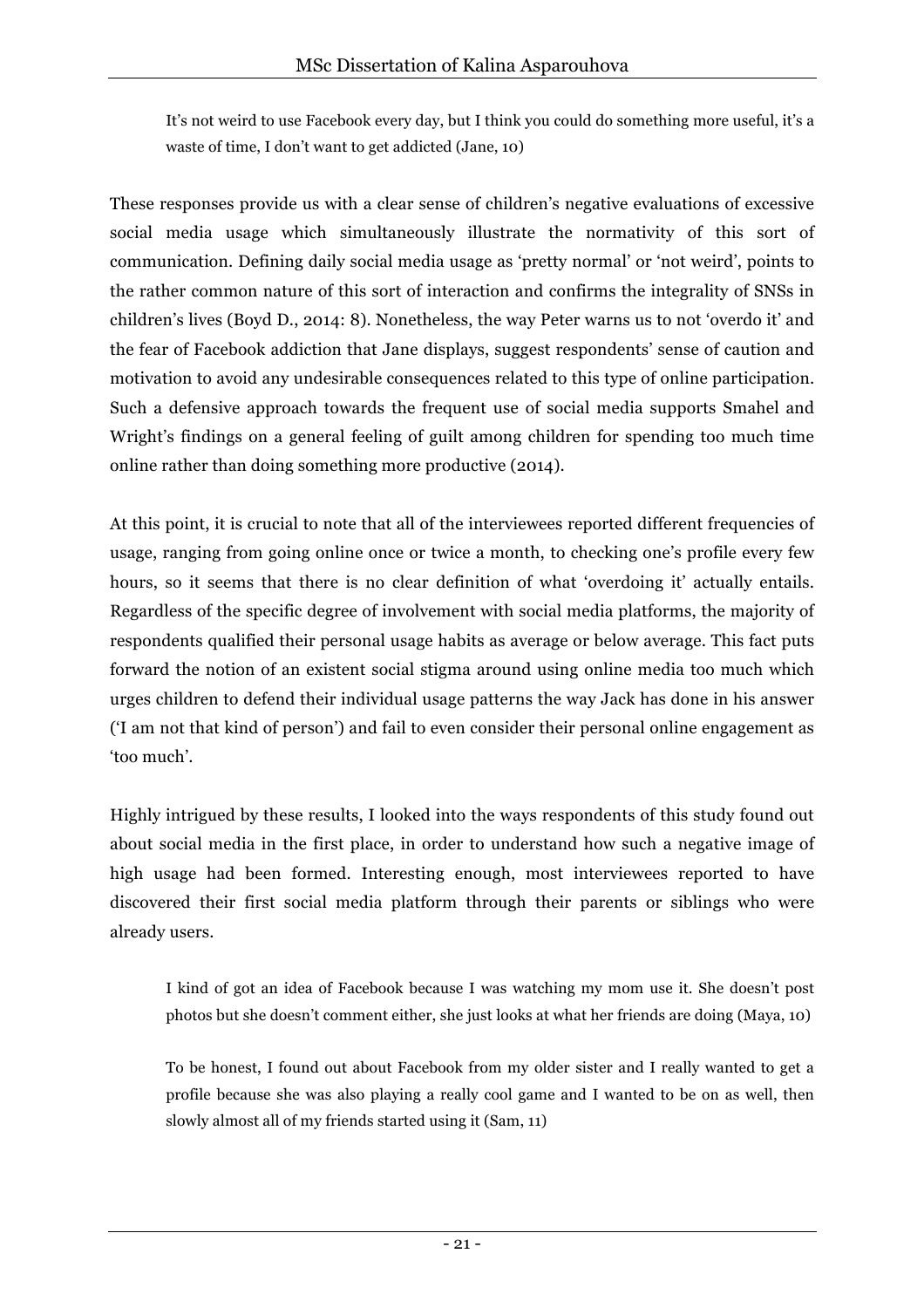My dad told me about Facebook because before moving to our current apartment, we used to live far away and my dad showed me my mom's profile and told me I could use it (Jane, 10)

Due to the fact that, on average, interview participants used their siblings' or parents' Facebook profiles as the first example of such media, I feel confident to argue that tweens' negative view of excessive social media usage might be rooted in their family's conceptions of the matter. This idea relates very strongly to Boyd's observations of adults and their tendency to link the rise of digital technology to an inevitable decline in their children's individual development (2014). In the light of my study, such propensity would further imply that parents have failed to educate their children in regards to the actual functioning of SNSs, as discussed in the previous theme, yet have managed to imprint their own negative stereotypes surrounding social media usage onto the respondents when introducing them to online platforms. Based on these deductions, I tend to consider the notion of a digital divide between children and their parents as a relevant explanation for the above mentioned tendency. The assumption that children are more knowledgeable about the functionalities of new media than their parents (Livingstone S., 2003: 3) implies that tweens are failing to receive any parental guidance on the profound navigation of SNSs and are thus limited to what they manage to explore on their own which is what appears to be happening in my sample.

Yet, returning to the main theme in discussion, the negative image of excessive online usage appears to be of lower importance when it pertains to a child's relationship with friends than when their individual view of themselves is the main concern.

I wouldn't unfriend someone because they post too much, no, that doesn't concern me (Jess, 10)

No, I wouldn't unfriend them if they are very active, only if we get into an argument, and he insults me and I insult him and we start having more arguments, just when we are not friends in person I don't see a point in being friends online (Maria, 12)

I would unfriend someone if their behaviour becomes aggressive and they have changed but not if they post very often, that would be too much (Valerie, 11)

As shown by the quotes above, respondents reported a common tolerance for the online behaviour of their friends, whereby higher levels of social media usage lose their negative connotation and appear to be less prominent when personal relations are at stake. Moreover, it seems that the only issue capable of disrupting interviewees' friendships online is a change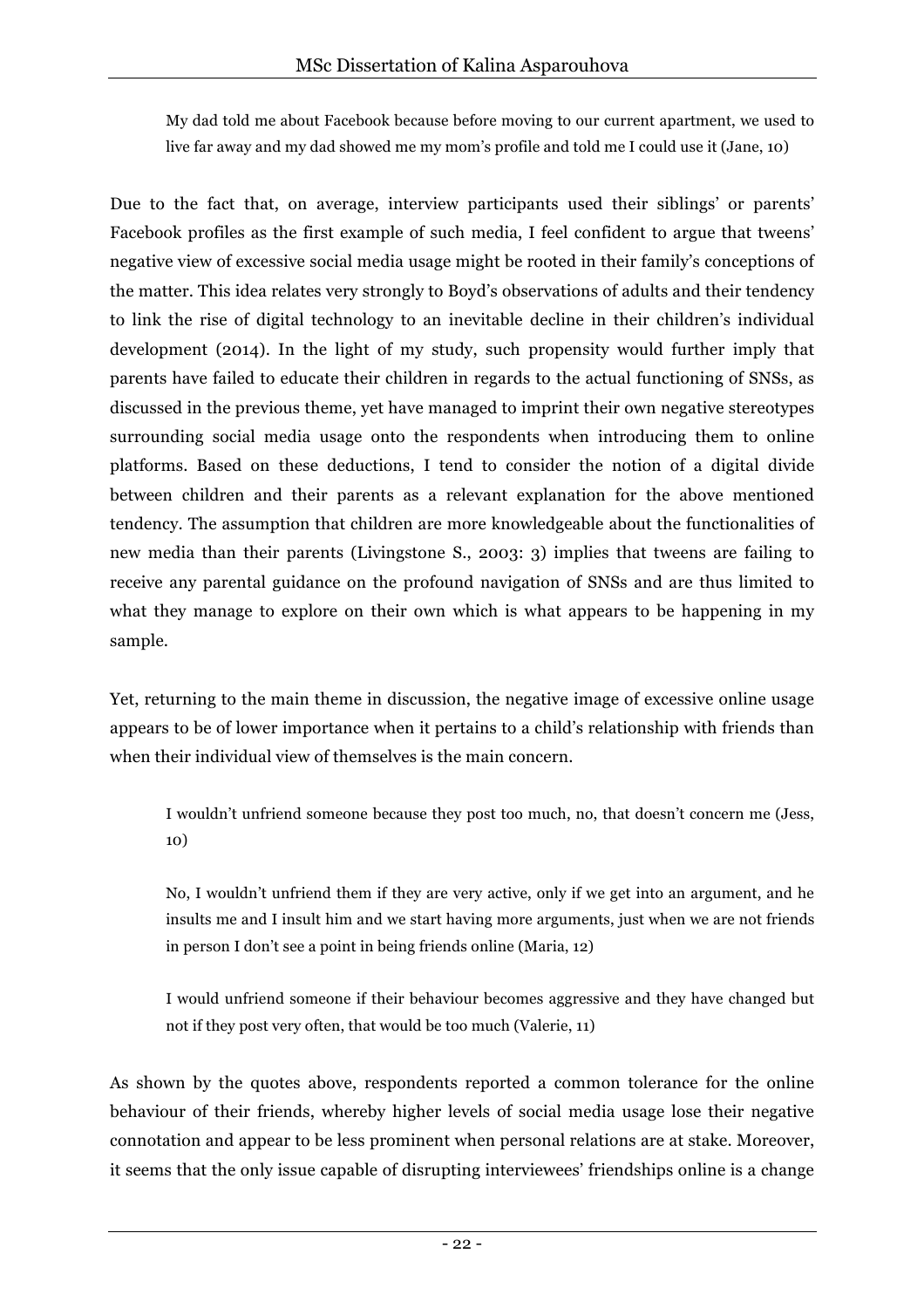in children's individual bearing with one another that would impel unpleasant feelings such as that of being offended. This notion, yet again, underlines the prominence of friend relations in tweens' lives, reaffirming the previously discussed theme.

#### **Post what you like**

During the interviews, children were asked in detail about the sorts of content they post on social platforms and the degree to which the presence of their friends online would matter in that regard, in an attempt to explore whether their uploads are influenced by any socially established norms or not. According to Turkle, children use the online space to construct an improved representation of themselves. In the present case, that would imply that the content tweens upload on to their profiles would also be related to such self-presentation and influenced by certain modes of conduct imposed by peer groups (1995). Such a notion leads us to discussing a subsequent theme, namely the discovery that children's content online tends to reflect their individual interests and is not influenced by external opinions.

Well, if I enjoy it and I want to upload it and I like what I am uploading, I don't think I would care much about how other people would react (Peter, 11)

Overall, I don't care much about what others think about my stuff, because my friends are friends of mine anyways and when I am uploading I do so and it's up to them to decide if they want to see it or not. If they don't like it- they don't like it. (Eva, 12)

The fact that respondents showed little concern regarding the evaluation of their online content by others, suggests that they do not feel the pressure of providing a specific set of images or narratives in order to fit within a sort of social matrix. On the contrary, when interviewees were further asked if they would post any material related to the opposite gender (girls were asked if they would upload stereotypically masculine content such as the results of a football game and boys were asked if they would upload stereotypically feminine content such as make-up tips), the majority of them gave the impression of being very open to this notion, stating that if they find the information interesting they would post it regardless of what others might think. These results clearly indicate that tweens are hardly 'writing themselves down' (Sunden, 2003) in an attempt to construct a better or simply different self online than the one they have offline (Turkle, 1995) but are using the online space to share what interests them.

Nevertheless, respondents appeared to be relatively aware of the fact that their friends online are capable of viewing their content which illustrates the existence of what Marwick has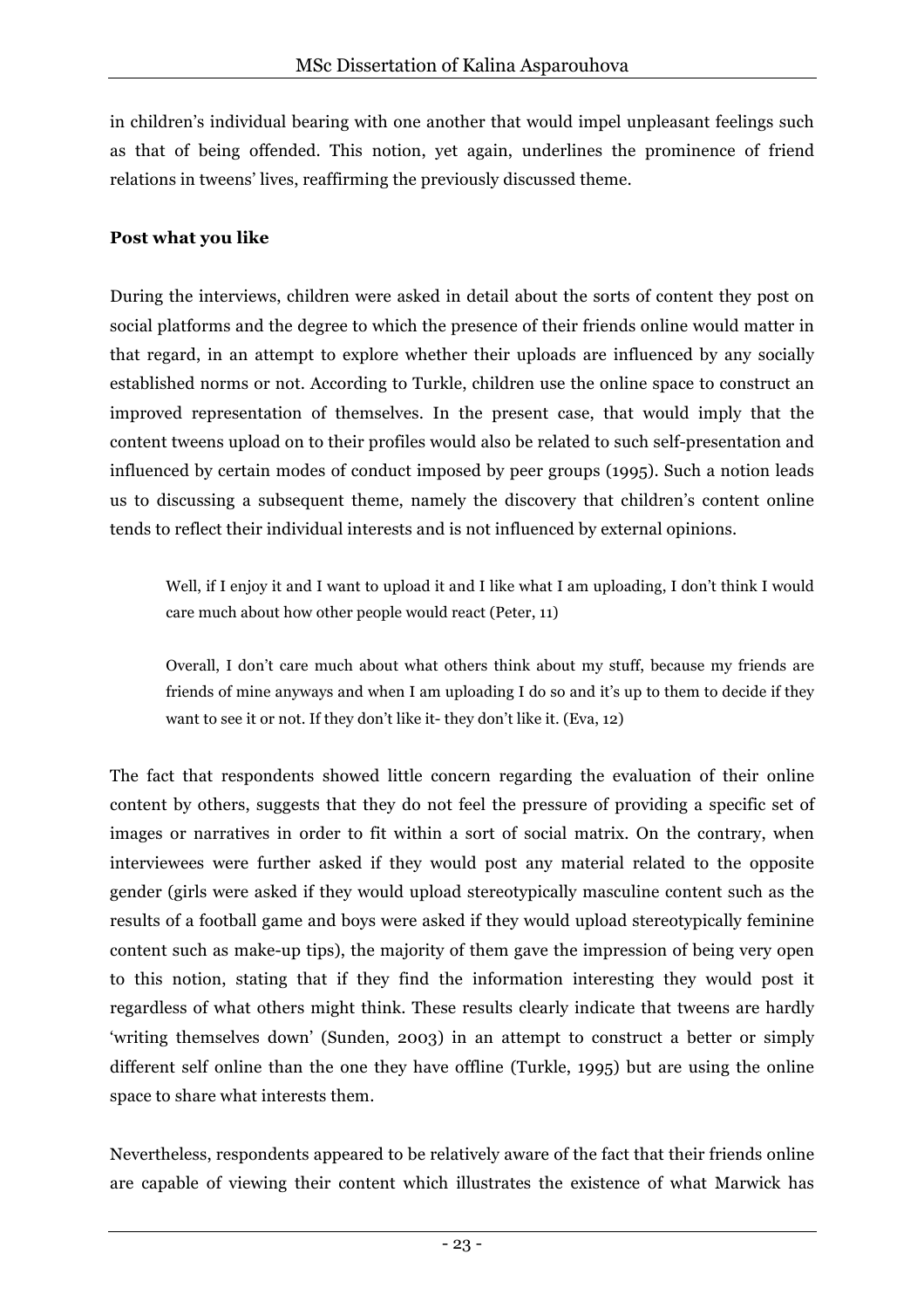identified as an 'invisible audience' (2013). When asked to think about their friends on social media platforms, children had no difficulty organizing their contacts online in different groups, the most distinct of which were family/relatives, schoolmates and friends from extracurricular activities such as sports or dance classes. The majority of interviewees gave a negative response to my question regarding whether they alter their content depending on the fact that all of their friends will see it or not, which led me to investigate that further, and explore if children actually adjust their content in practice or not. To do so, I asked all the participants to write down what they think of the latest movie they have seen and frame their thoughts as if they were sending a private message to their closest friend. Afterwards, children were asked to do the same activity, except while imagining they are going to make their thoughts public to all of their friends online.

The outcome of this small-scale experiment reinforced the notion that tweens do not allow the online presence of others to influence their content, revealing a negligible difference in the framing of children's opinions, mostly explained by the fact that, in the first case, interviewees were addressing a single person and, in the second, an audience of multiple individuals. Overall, the content of all messages stayed exactly the same, with children systematically commenting on how they either like the movie or not. This fact seems to prove once again that children care little about how their content is evaluated by others, while further rejecting the existence of a set of social norms influencing their content creation processes. However, it appeared later that the so-called "invisible audience" does matter when children make a choice regarding the platform they would use to convey certain information. That is why this notion will be further developed in the following paragraph.

While discussing children's friend groups online, I came upon an interesting sub-theme that pointed to the importance of privacy and content access in children's social media usage. Throughout our conversations, the majority of interviewees showed concern about someone "unwanted" seeing their content, stating that is the reason why they would send their information privately on Facebook or through applications such as Viber and WhatsApp instead of making it public, in order to guarantee the discretion of their message.

I like it (Viber) because it's just for the two of us. Nobody else could read any of it (Claire, 12)

On Facebook, all you write and all the photos you upload can be seen by anyone, all of your friends, it can't stay hidden, unless you are messaging with someone separately, but if someone logs on to your profile they can still see it, while Viber is more personal (Eva, 12)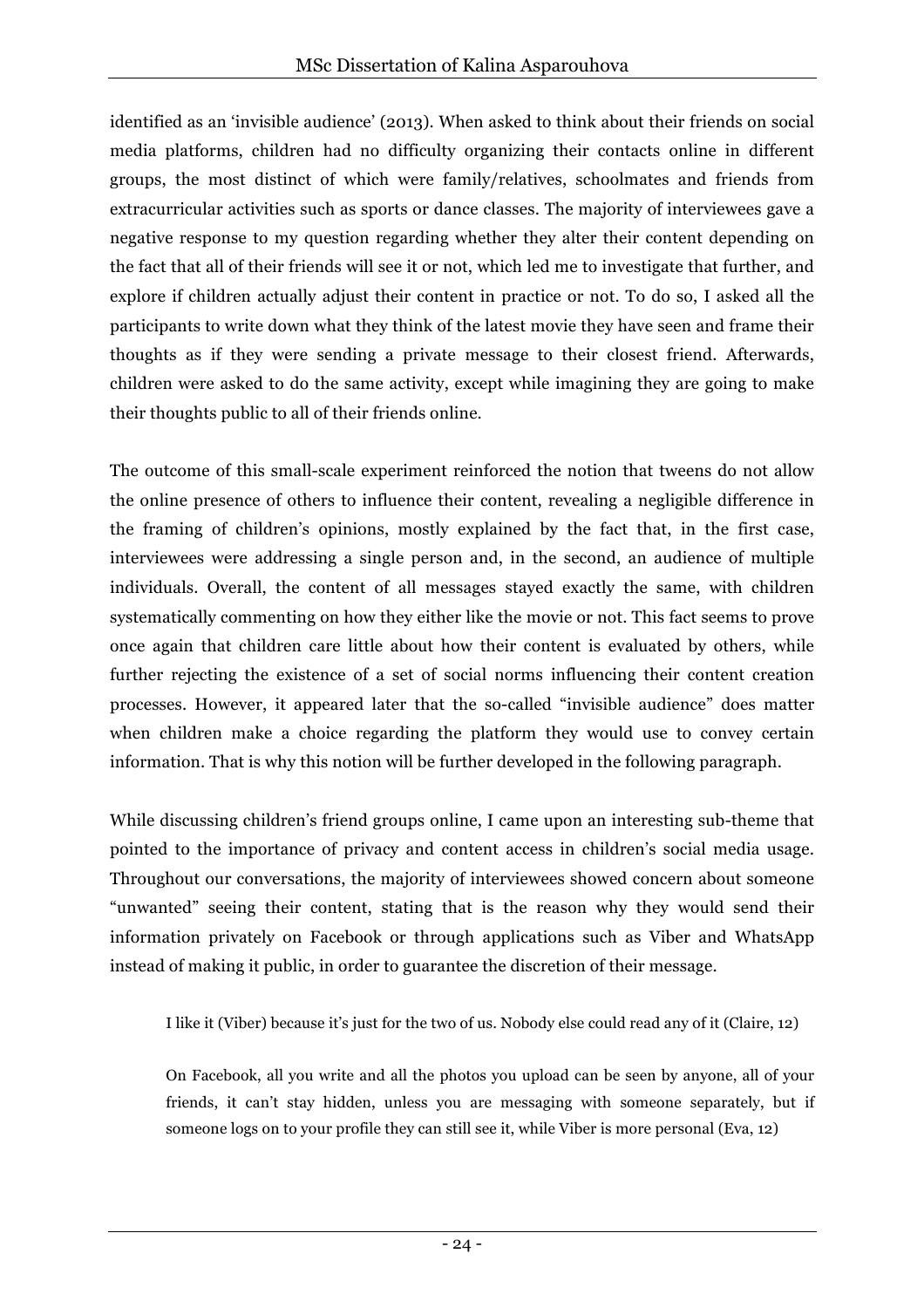The answers above relate very well to Livingstone's conceptualization of privacy as children's control over access to their information (2006), further indicating interviewees' propensity to use different platforms for different purposes. The choice of SNS seems to be based on children's consideration of the 'invisible audience' and thus directly linked to a platform's affordances. Respondents' concern over privacy could also explain the previously mentioned tendency of participants to mostly explore online functions such as blocking, locking and restricting access to content of theirs besides the basic ones.

What unfolded additionally in regards to social norms was children's tendency to consider non-social media usage just as normal as social media usage. When asked for an opinion of a friend of theirs who would quit using Facebook, children responded:

I think it's something positive, as in, she would now have more time to read books, watch movies and I wouldn't think she's weird or anything (Sonia, 11)

It's their call if they want to have it or not, but it wouldn't change the way I feel about them (Sam, 11)

Well, that wouldn't change anything, they are the same and nothing has changed (Jack, 11)

The way interviewees described such friends of theirs as 'not weird' and the fact that their decision to quit using a certain SNS appears also to not alter the personal relations children have with one another leads us to believe that tweens do not experience any sort of social pressure which would force them to participate online, in order to maintain a specific interactional status with their fellows as is the case among young adults (Marwick, 2013).

#### **Say it in person**

Heretofore, we have established that children use social media primarily to communicate with their friends, that they are highly aware of and seek to avoid the negative stereotypes surrounding excessive social media usage, and that they are not influenced by any external factors in regards to the content they share on their profiles. What connects the aforementioned themes is the fact that they all relate solely to the online interactions between tweens. Therefore, I decided to explore how children perceive online communication in regards to offline interactions and if there are any differences regarding the type of content they convey to one another via the two channels. With no exception, all interviewees stated they would prefer seeing their friends in person rather than talking to them online if they were given the choice, with some responses being: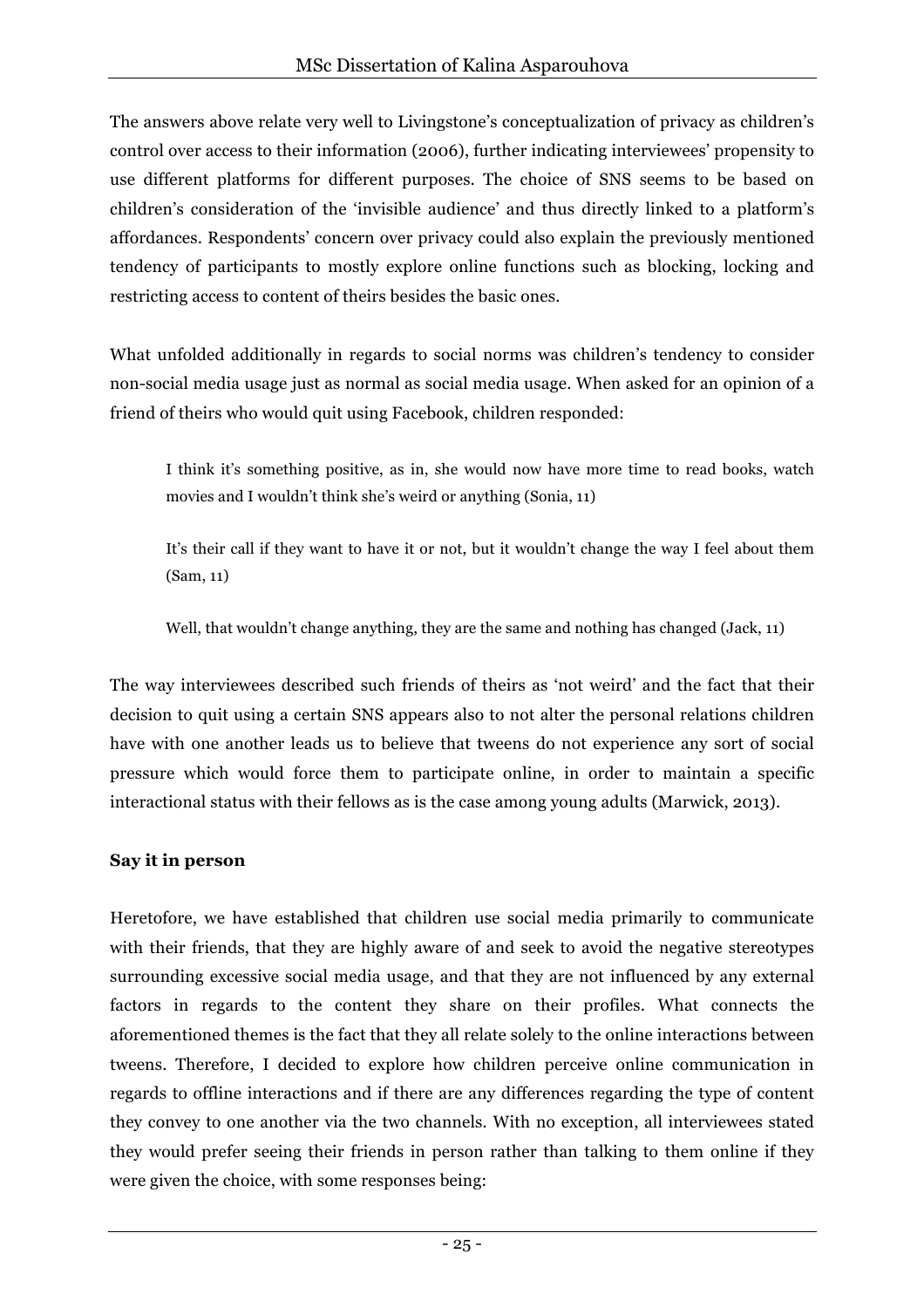Usually, of course I prefer meeting up in person, but sometimes I can't, like when the weather is bad or they are busy with something else (Jack, 11)

I think it's better to see each other in person, because then we can tell stories to one another, we can show each other what someone else has made, like if they have made a funny face, something that we can show one another that we can't see if we talk online, but if we can't meet, social networks are an option (Sonia, 10)

I prefer talking in person. I chat with my friends via Facebook Messenger because we can't meet up (Maria, 12)

These results appeared to directly contradict Turkle's theory of a fundamental change in people's communication with one another, in which case new technologies and machinemediated relationships become a substitute for face-to-face interactions (2011). The mere fact that most respondents justified their use of social media as an alternative to meeting with their friends in person, registers a hopeful tendency among tweens, signified by their affinity for face-to-face communication over the mediated kind.

Following up on these matters, I came across an additional sub-theme, rooting interviewees' communication channel preference in SNSs' incapacity to truthfully convey individual reactions, whence respondents stated they dislike online communication because it allows their friends to say one thing but mean something vastly different in reality. What arises from this observation is the fact that, even though interviewees use social media platforms to primarily communicate with their friends, they are very aware of the distance such interaction creates between individuals, which leads them to question the truthfulness of the responses they receive. Hence, I became highly interested in the implications of this notion, more particularly, in regards to any potential difference in the type of messages children are willing to share online as opposed to offline. As a result, I inquired of interviewees about what channel they would use to disclose exciting as opposed to upsetting news to a friend of theirs.

If it's not nice, I'd rather say it in person, because he might take it better than online. When I write it, I actually don't know how my friend is reacting and if they reacted the way they said or if they took a while to respond (Ana, 12)

Bad things I would prefer to say in person because you could express your feelings better that way (Maya, 10)

If it's good news it doesn't really matter how I tell them (Jane, 10)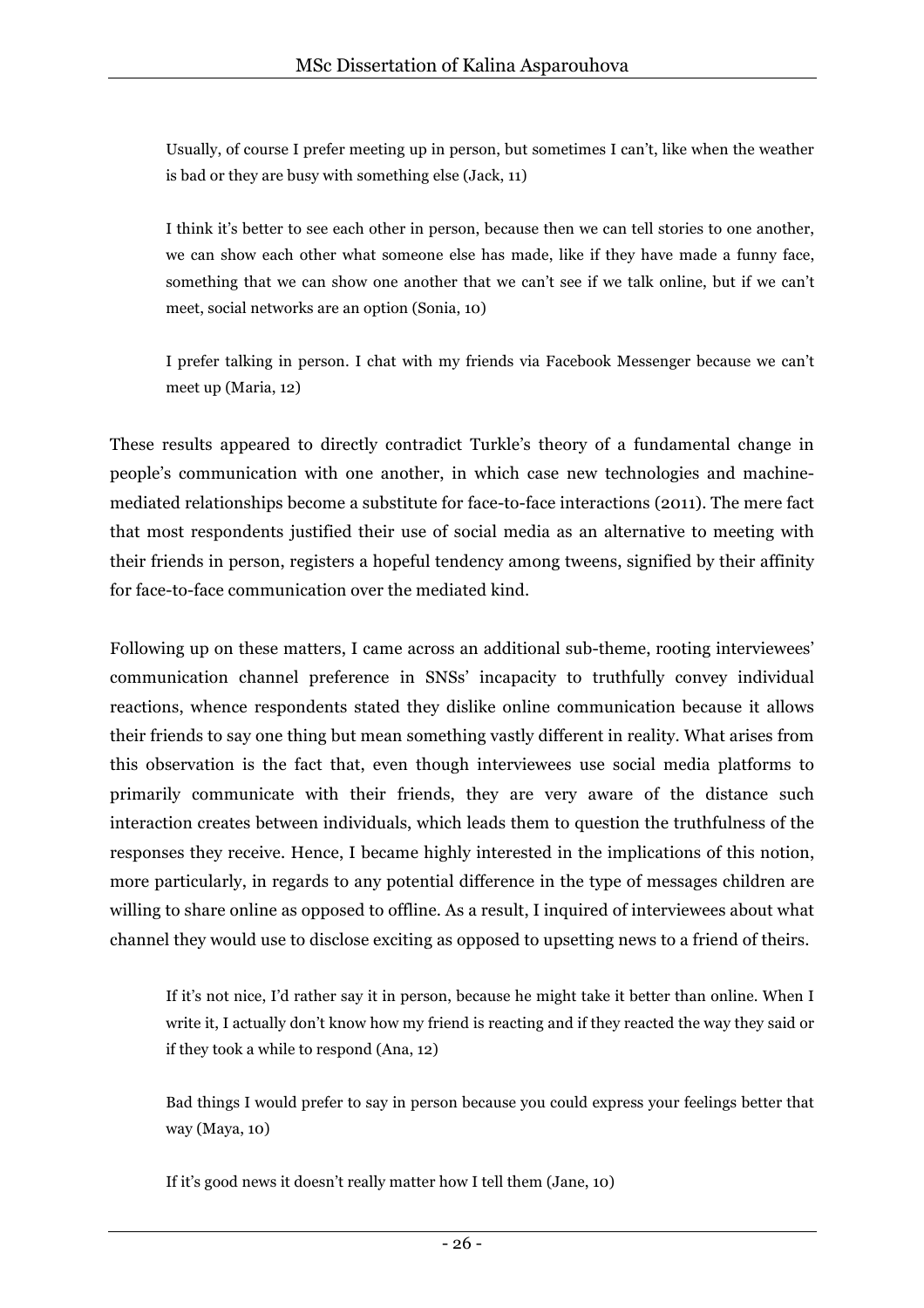For good news it depends, if I want to tell him quickly it wouldn't really matter and I might just text them (Peter, 11)

Better to say it face-to-face cause online they can always take a screenshot and send it to someone else (Sam, 11)

These responses manifested several intriguing sub-themes, the first of which illustrated children's tendency to focus on their friends' reactions ('he might take it better online'; 'I don't know how my friend is reacting') and identify social media as inappropriate for communicating unpleasant information, with the majority of interviewees (12 out of 17) expressing similar views. In a way, it could be inferred that, in regards to sensitive information, interviewees tend to perceive the advantages of face-to-face communication, which allow for a clearer self-expression ('you could express your feelings better') and a more gentle approach to unpleasant news, as outweighing those of social media channels. Sam's answer appeared to outline yet another reason why respondents prefer communicating in person, namely social media's affordance, which allows for the easy replication and distribution of content, which is something children are cautious of.

Thus Turkle's statement that teenagers 'would rather text than talk' (Turkle, 2011: 11) seems vaguely applicable to the age group of tweens, leading us to believe that, even though interviewees were born in the age of digital technologies, they still know the values of face-toface communication, perhaps better than their teen fellows who have gradually eased into a world prevailed by social media. Further connotations point to the importance of informational context in regards to children's communication channel preference, with most respondents noting that when they like to convey enjoyable information, they tend to choose a channel based on the delivery speed, whereas when they need to communicate unwelcome news, recipients' reactions begin to count more. Moreover, the fact that children aged 10, 11 and 12 all held the same opinion on personal interactions, provided me with grounds to dismiss the notion that only older teenagers prefer face-to-face communication (Livingstone & Bober, 2003), arguing that age is less of an influencing factor as it used to be a decade ago and that, even in this increasingly digital world, personal interactions are still the more desirable way to keep in touch.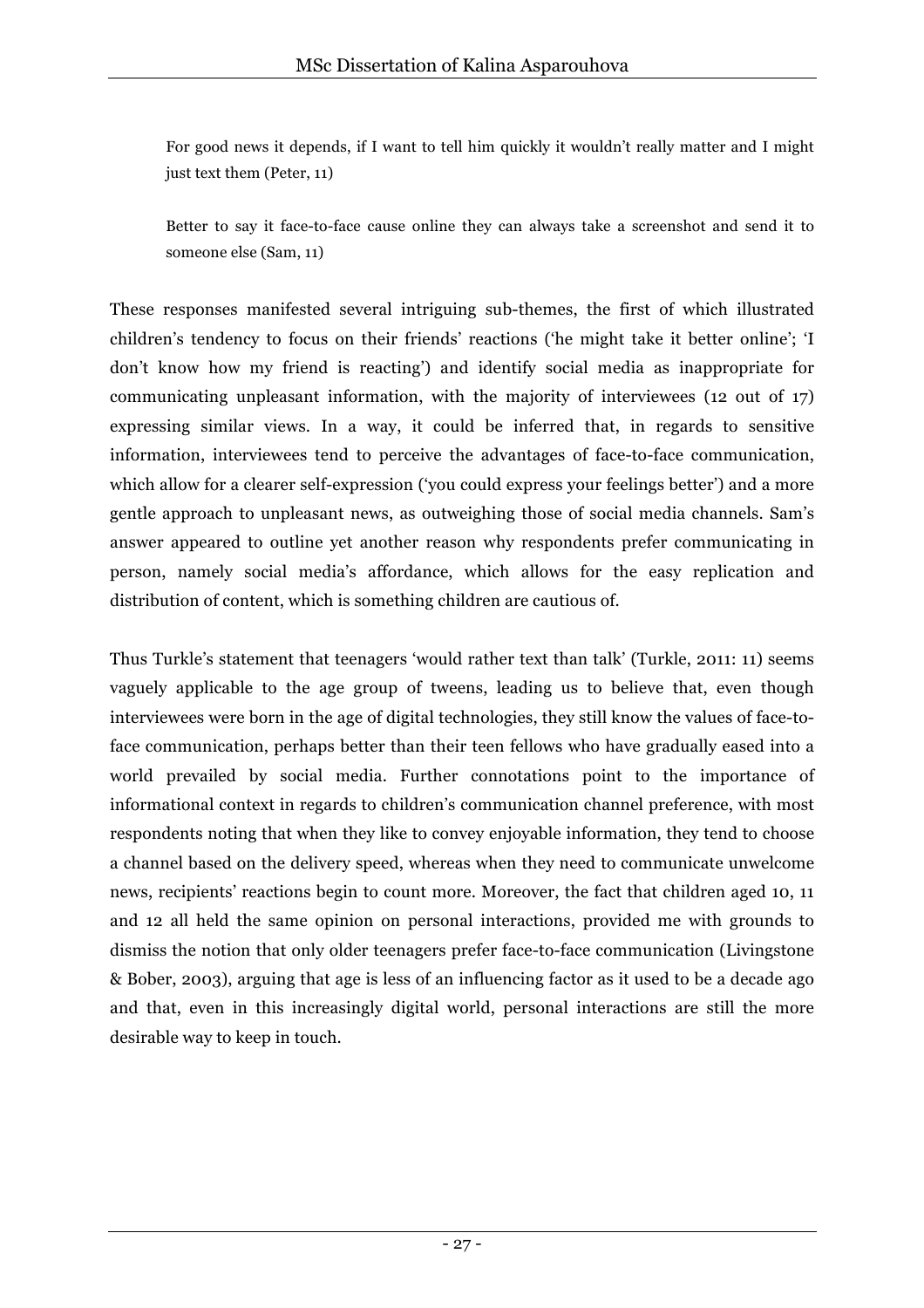## **CONCLUSION**

The general aim of this qualitative study was to answer the research question, 'How are questions of social norms and media literacy tied into tweens' use of social media?' Seventeen semi-structured interviews with children between the ages of 10 and 12 served as a basis for the emergence of four themes in relation to the propound question.

What came about as findings was children's general tendency to commence social media usage with Facebook as their first platform and use such sites mainly to communicate with friends. Moreover, it appeared that the degree to which children are aware of the possible dangers online has an influence on their platform exploration, whereby tweens who are closer to adolescence (12-year-olds), are very likely to use a multiplicity of SNSs, whereas their younger schoolmates (10-year-olds) show no interest in such an endeavour, referring often to what their parents have warned them about in regards to online activity. Likewise, it seems that parents do not educate their children on the actual practice of using social media, yet they imprint a number of negative stereotypes, in regards to 'overdoing' such usage, onto tweens from an early age, which restrain them from exploring new SNSs. This phenomenon could be explained through the notion of a digital divide between adults and children, as suggested by Livingstone (2003), and further supported by participants' tendency to investigate online platform functionalities on their own. Consequently, tweens appear to possess rather shallow social media literacy, limited to a basic know-how on online content management and shaped by parents' views. This fact seems to have an impact on tweens' degree of involvement with social media platforms, whereby the less they know about each platform and the more they are bound by the family context, the less likely they are to explore new platforms.

Similarly, the conducted interviews refuted Turkle's theory on the use of SNSs for the construction of an improved self (1995), while further illuminating children's preference for face-to-face communication over online. This inclination appeared to be based on a set of norms, mostly related to the affordances of social platforms, which allow for the easy replication and dissemination of information, as well as on the type of news tweens want to share, whereby participants chose to discuss potentially upsetting or sensitive matters in person rather than online. The collected data additionally exhibited children's propensity to rely solely on their friends in their choice of platform and to post whatever content they like, which neglected the idea of an existing social need for specific content or the usage of a certain platform in the first place. However, tweens showed a substantial awareness of an 'invisible audience' (Marwick, 2013), which appeared to guide their choice for a more private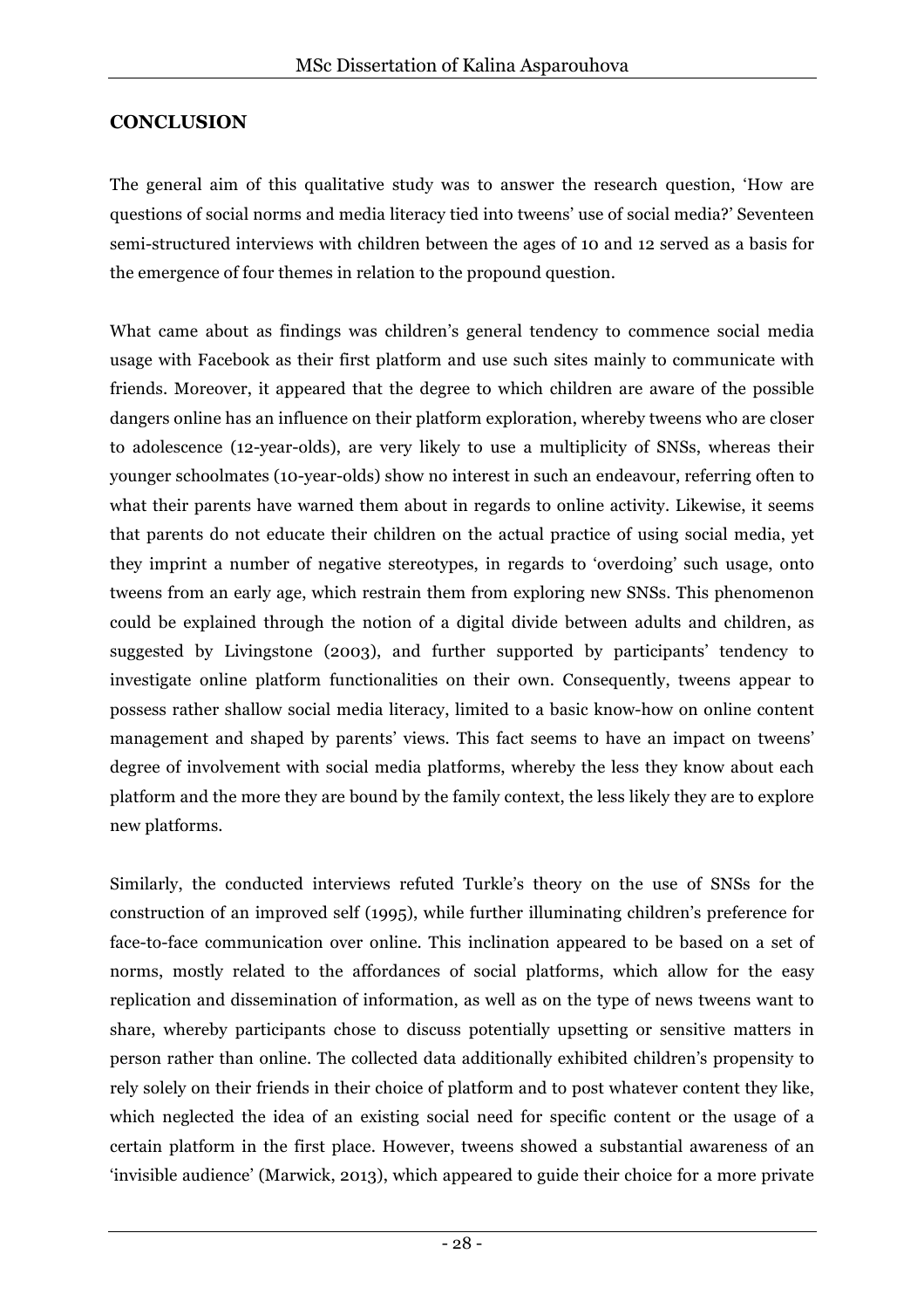or public platform to use. Moreover, when frequency of usage was involved, participants displayed a significant desire to dissociate themselves from 'excessive use', yet all of them reported different usage patterns. Therefore, we could imply the existence of some rules guiding one's involvement online which are not fixed and appear to be rather stereotypical, thus supposedly linked to parents' views of social media usage.

Future studies in the same field could benefit from translating the obtained results into a further questionnaire that would involve a larger sample and thus test whether the current findings are representative of the broader population of tweens or not. Research on the unstable nature of the social norms, guiding what one sees as 'too much' and 'too little' social media usage, could prove to be just as useful. An additional employment of participant observations would shed further light onto children's actual frequency of social media use, online content and literacy. Finally, researching the group of tweens' parents could provide a better understand of adults' usage patterns and personal views on social media usage, as well as the ways in which those two factors influence tweens' online behaviour.

#### **REFERENCES**

- Abbott, C. (1999). Web Publishing by Young People. In J. Sefton-Green, & J. Sefton-Green (Ed.), *Young People, Creativity and New Technologies* (pp. 111-121). New York: Routledge.
- Atkinson, P., Bauer, M. W., & Gaskell, G. (2000). *Qualitative Researching with Text, Image and Sound: A Practical Handbook for Social Research.* London: SAGE.
- Aufderheide, P. (1993). *Media literacy: A report of the National Leadership Conference on media literacy.* Aspen, CO: Aspen Institute.
- Banaji, M., & Prentice, D. (1994). The Self in Social Contexts. *Annual Review of Psychology, 45*: 297-332.
- Berger, A. (1998). Depth Interviews: favorite singers and recordings. In A. Berger, *Media research techniques* (pp. 55-62). London: Sage.
- Berger, A. (2011). *Media and Communication Research Methods: An Introduction to Qualitative and Quantitative Approaches* (2nd ed.). Los Angeles, CA: Sage.
- Boyd, D. (2007). *Why Youth (Heart) Social Network Sites: The Role of Networked Publics in Teenage Social Life* (Vols. MacArthur Foundation Series on Digital Learning - Youth, Identity, and Digital Media). (D. Buckingham, Ed.) Cambridge, MA: MIT Press.
- Boyd, D. (2014). *It's Complicated: The Social Lives of Networked Teens.* New Haven, CT: Yale University Press.
- Boyd, D., & Ellison, N. (2007). Social network sites: definition history and scholarship. *Journal of Computer-Mediated Communication, 13*(1): 210-230.
- Brandtzæg, P., Endestad, T., Heim, J., Kaare, B., & Torgersen, L. (2004b). Media Technology and Different Patterns of Use among Children in Norway. *paper presented at the Digital Generation: Children, Young People and New Media Conference.* Centre for the Study of Children, Youth and Media, Institute of Education, University of London, 26-29 July.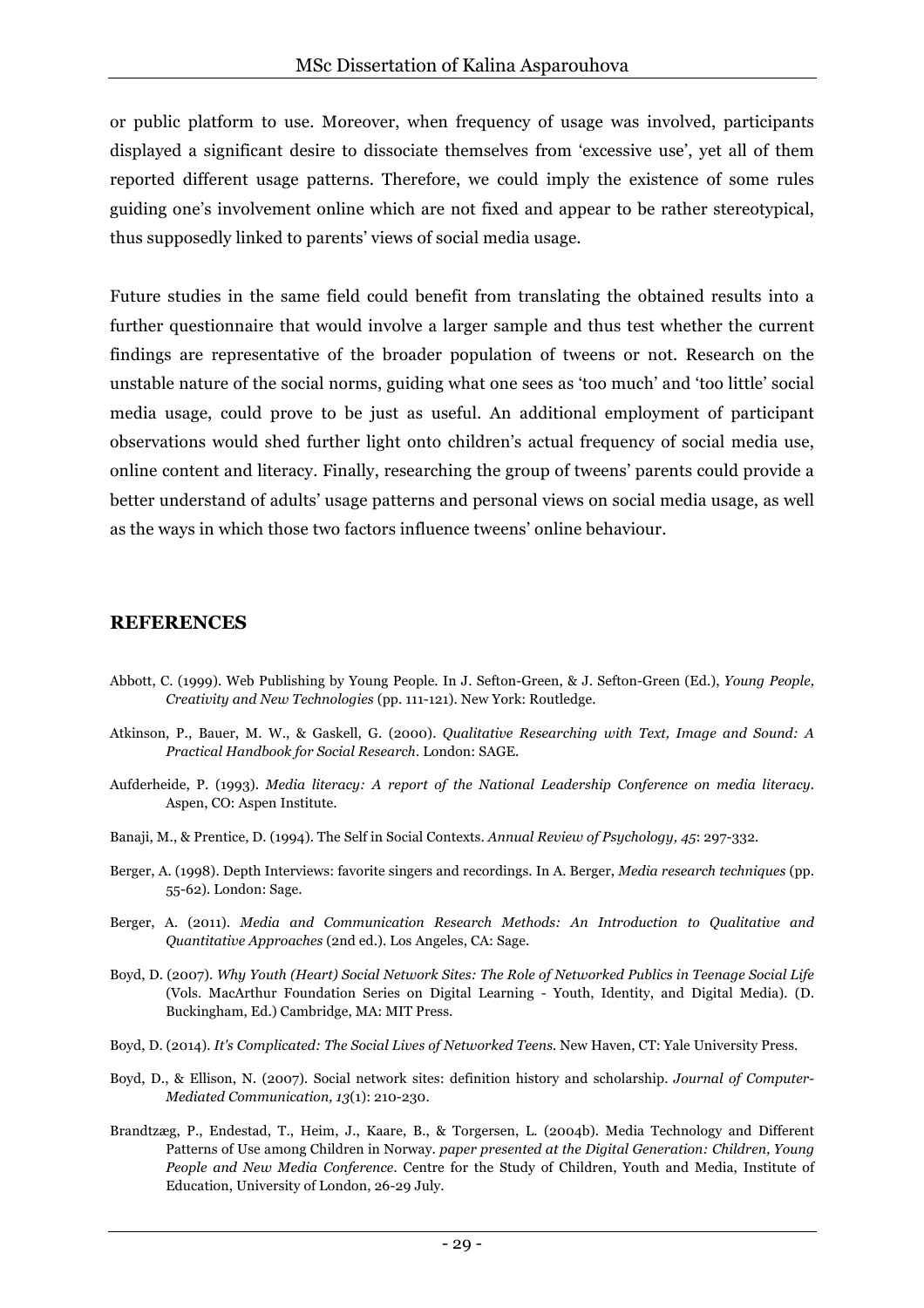Bryman, A. (2004). *Social Research Methods* (2nd ed. ed.). Oxford, UK: Oxford University Press.

- Buchner, P., M.D. Bois-Reymond, & H.-H. Kruger. (1995). Growing Up in Three European Religions. In L. Chisholm, & L. Chisholm (Ed.), *Growing Up in Europe: Contemporary Horizons in Childhood and Youth Studies* (pp. 43-59). Berlin: de Gruyter.
- Coleman, J. (1988). Social capital in the creation of human capital. *American Journal of Sociology, 94*(Supplement): 95-120.
- Colwell, J., Grady, C., & Rhaiti, S. (1995). Computer Games and Self-esteem and Gratification of Needs in Adolescents. *Journal of Community and Allied Social Psychology, 45*(5): 195-206.
- Coyle, C., & Vaughn, H. (2008). Social networking: communication revolution or evolution? *Bell Labs Technical Journal, 13*(2): 13-18.
- de Haan, J., & Huysmans, E. (2004). IT/ Media Use and Psychological Development among Dutch Youth. *IT and Society, 2*(1): 40-53.
- Drotner, K. (2000). Difference and diversity: trends in young Danes' media use. *Media Culture & Society, 22*(2): 149-166.
- Ellison, N., Heino, R., & Gibbs, J. (2006). Managing impressions online: self-presentation processes in the online dating environment. *Journal of Computer-Mediated Communication, 11*(2): 415-441.
- Fereday, J., & Muir-Cochrane, E. (2006). Demonstrating Rigor Using Thematic Analysis: A Hybrid Approach of Inductive and Deductive Coding and Theme Development. *International Journal of Qualitative Methods, 5*(1): 80-92.
- Gaskel, W. M. (2000). Individual and group interviewing. In W. M. Gaskel, *Qualitative researching: with text, image and sound. A practical Handbook* (pp. 38-56). London: Sage Publications .
- Giddens, A. (1991). *Modernity and Self-identity: Self and Society in the Late Modern Age.* Cambridge: Polity Press.
- Glaser, B. G., & Strauss, A. L. (2012). *The Discovery of Grounded Theory: Strategies for Qualitative Research* (7th ed.). New York: Transaction Publishers.
- Griffiths, M. (2009). The psychology of addictive behaviour. In L. Clark , C. Meldrum, A. Waddely, & et al., *Psychology for A2 Level* (pp. 436-471). London: Harper Collins.
- Haddon, L., & Livingstone, S. (2012). *EU Kids Online: National perspectives.* London: LSE: EU Kids Online.
- Hampton, K., & Wellman, B. (2003). Neighboring in Netville: How the Internet supports community and social capital in a wired suburb. *City & Community, 2*(4): 277-311.
- Heim, J., & Brandtzæg, P. B. (2007). Children's usage of media technologies and psychological factors. *New Media & Society, 9*(3): 49-78.
- Helsper, E. (2012). A corresponding fields model of the links between social and digital exclusion. *Communication Theory, 22*(4).
- Holstein, J., & Gubrium, J. (1997). Active Interviewing. In D. Silverman, *Qualitative Research: Theory, Method and Practice* (pp. 113-129). London,UK: Sage.
- Hutchby, I. (2001). Technologies, Texts and Affordances. *Sociology, 35*(2): 441-456.
- Jin, C.-H. (2015). The role of Facebook users' self-systems in generating social relationships and social capital effects. *New Media & Society, 17*(4): 501-519.
- Kaare, B. H. (2007). In the borderline between family orientation and peer culture: the use of communication technologies among Norwegian tweens. *New Media & Society, 9*(4): 603-624.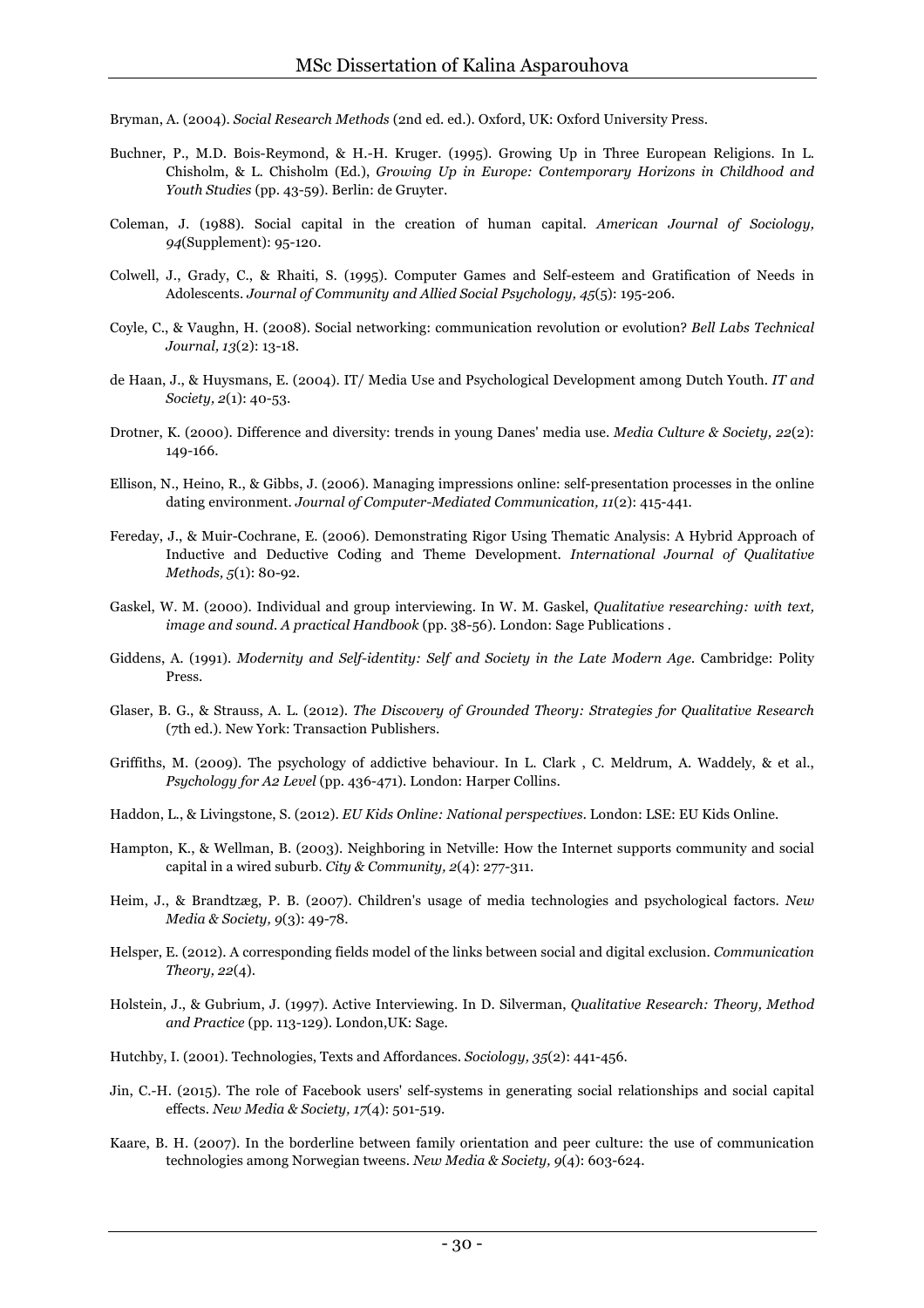- Kavanaugh, A., Carrol, J., Rosson, M., Zin, T., & Reese, D. (2005). Community networks: Where offline communities meet online. *Journal of Computer-Mediated Communication, 10*(4): article 3.
- Kiesler, S., & Kraut, R. (1999). Internet Use and Ties That Bind. *American Psychologist, 54*(9): 783-784.
- Kraut, R., Kiesler, S., Boneva, B., Cummings, J., Helgeson, V., & Crawford, A. (2002). Internet Paradox Revisited. *Journal of Social Issues*: 49-74.
- Kraut, R., Patterson, M., Lundmark, V., Kiesler, S., Mukopadhyay, T., & Scherlis, W. (1998b). Internet Paradox a Social Technology that Reduces Social Involvement and Psychological Well-being? *American Psychologist, 53*(9): 1017-31.
- LaRose, R., Lin, C. A., & Eastin, M. S. (2003). Unregulated Internet Usage: Addiction, Habit, or Deficient Self-Regulation? *Media Psychology, 5*: 225-253.
- Lenhart, A. (April 2015). *Teen, Social Media and Technology Overview 2015.* Pew Research Center.
- Livingstone, S. (2003). Children's use of the internet: reflections on the emerging research agenda. *New Media & Society, 5*(2): 147-166.
- Livingstone, S. (2006). Children's privacy online: experimenting with boundaries within and beyond the family. In R. Kraut, M. Brynin, & S. Kiesler, *Computers, Phones and the Internet: Domesticating Information Technology* (pp. 128-167). Oxford: Oxford University Press.
- Livingstone, S. (2008). Taking risky opportunities in youthful content creation: teenagers' use of social networking sites for intimacy, privacy and self-expression. *New Media & Society, 10*(3): 393-411.
- Livingstone, S. (2014, September). Developing social media literacy: How children learn to interpret risky opportunities on social network sites. *Communications, 39*(3): 283-303.
- Livingstone, S., & Bober, M. (2003). *UK children go online: Listening to young people's experiences.* London: LSE Report.
- Livingstone, S., & Bovill, M. (2001). *Children and Their Changing Media Environment: a European Comparative Study.* (S. Livingstone, & M. Bovill, Eds.) Hillsdale, NJ: Lawrence Erlbaum Associates.
- Livingstone, S., Olafsson, K., & Staksrud, K. (2013). Risky social networking practices among 'underage' users: Lessons for evidence-based policy. *Journal for Computer-Mediated Communication, 18*(3): 303-320.
- Marwick, A. E. (2013). *Status Update: celebrity, publicity, and branding in the social media age.* New Haven & London: Yale University Press.
- Mehroof, M., & Griffiths, M. (2010). Online gaming addiction: The role of sensation seeking, self-control, neuroticism, aggression, state anxiety and trait anxiety. *Cyberpsychology, Behaviour, and Social Networking, 13*(3): 313-316.
- Neice, D. C. (2000). *Conspicuous Contributions: Signs of Social Esteem on the Internet.* Sussex: Unversity of Sussex.
- Norman, D. A. (2002). *The Design of Everyday Things.* New York, NY, USA: Basic Books Inc.
- Oliver, M. (2005). The Problem with Affordances. *E-Learning, 2*(4): 402-413.
- Pfeil, U., Arjan, R., & Zaphiris, P. (2009). Age differences in online social networking a study of user profiles and the social capital divide among teenagers and older users in MySpace. *Computers in Human Behavior, 25*: 643-654.
- Schmidbauer, M., & Lohr, P. (1999). Young People Online. In P. Lohr, & M. Meyer, *Children, Television and the New Media* (pp. 63-99). Luton: University of Luton Press.
- Schott, G., & Selwyn, N. (2000). Examining the "Male Antisocial" Stereotype of High Computer Users. *Journal of Educational Computing Research, 23*(3): 291-303.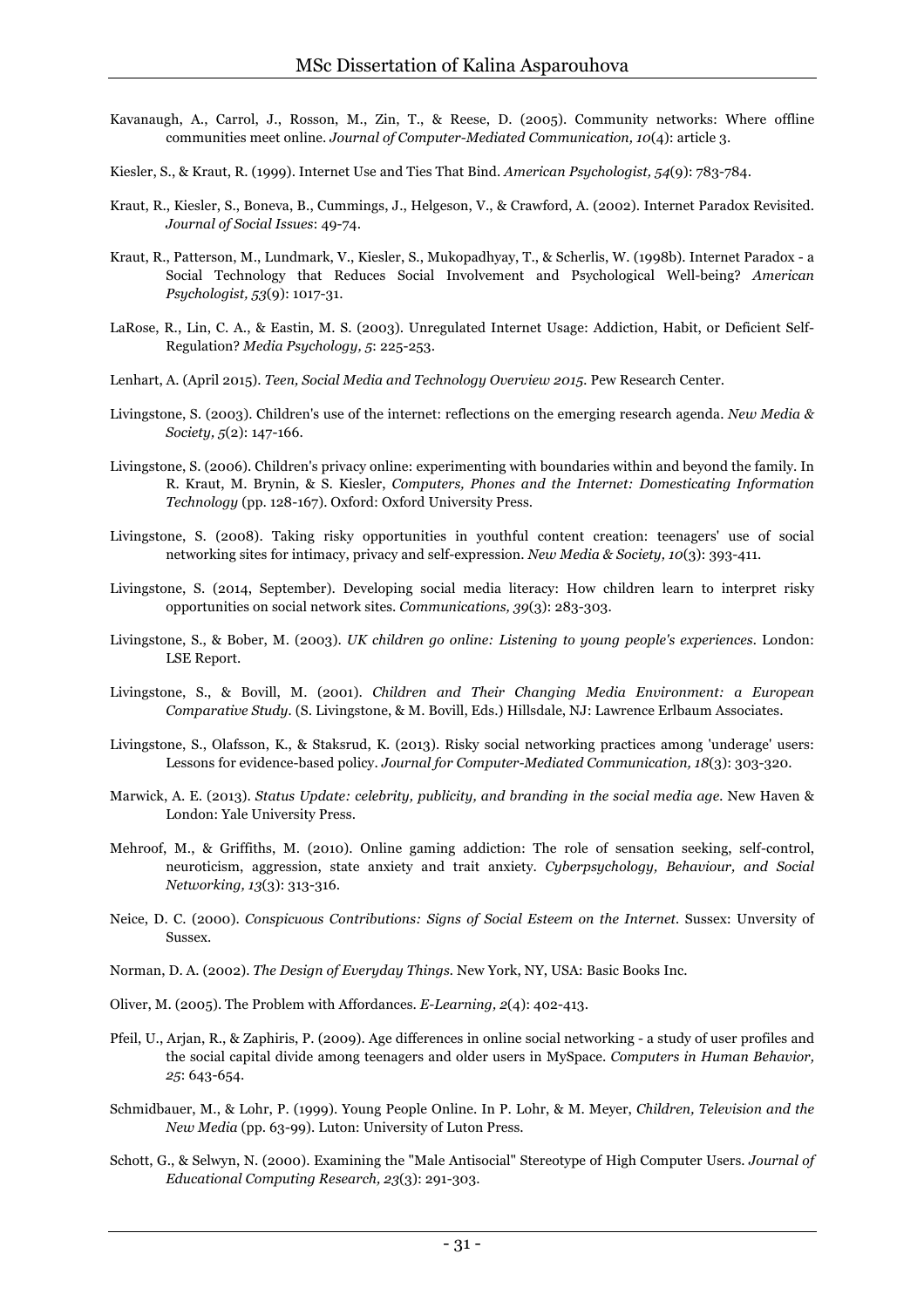- Smahel, D., & Wright, M. (2014). *Meaning of online problematic situations for children. Results of qualitative cross-cultural investigation in nine European countries.* London: EU Kids Online, London School of Economics and Political Science.
- Smahel, D., Helsper, E., Green, L., Kalmus, V., Blinka, L., & Olafsson, K. (2012). *Excessive internet use among European children.* London, UK: EU Kids Online London School of Economics & Political Science.
- Stein, L., & Sinha, N. (2002). New global Media and Communication Policy: The Role of the State in Twenty-first Century. In L. Lievrouw, & S. Livingstone, *Handbook of New Media: Social Shaping and Consequences* (pp. 410-431). London: Sage.
- Sunden, J. (2003). *Material Virtualities: Approaching online textual embodiment.* New York: P. Lang.
- Turkle, S. (1995). *Life on the screen: identity in the age of the internet.* New York: Simon & Schuster.
- Turkle, S. (2011). *Alone Together: Why we expect more from technology and less from each other.* New York: Basic Books.
- Villani, S. (2001). Impact of Media on Children and Adolescents: a 10-year Review of the Research. *Journal of the American Academy of Child and Adolescent Psychiatry, 40*: 392-401.
- Zuckerman, M. (1994). *Behavioural expressions and biosocial bases of sensation-seeking.* Cambridge: Cambridge University Press.

#### **APPENDICES**

#### **Appendix A: Interview Guide**

#### **Introduction**

Hello,

My name is X, I am 24 years old and I am a Master's student in a university in London. I am currently writing a very important paper on children and social media and that is why I have come to meet you today. During this conversation I will be asking you questions in regards to the types of social media you use, the things you post, the reasons you use it and why you like or dislike it. If you have any questions during our conversation, please, don't be afraid to ask. If there is any question that seems confusing to you just let me know and I will rephrase it. If there is any question, which you feel uncomfortable answering, please tell me, and I will move on to the next question. Everything you say will be confidential and anonymous, so no one else will know what you said. This interview is not obligatory so we can quit at any time you find convenient. With this said, I hope you enjoy our talk.

- **What is your name and how old are you?**
- **Can you define what social media is for you?**
- **Can you tell me about how you communicate with your friends online and offline?** (*Where do you meet offline? Do your parents easily let you go out? How often do you talk to them on social media? Would you rather talk to them online or not? Why? Why not? What do you like about talking to your friends online?*)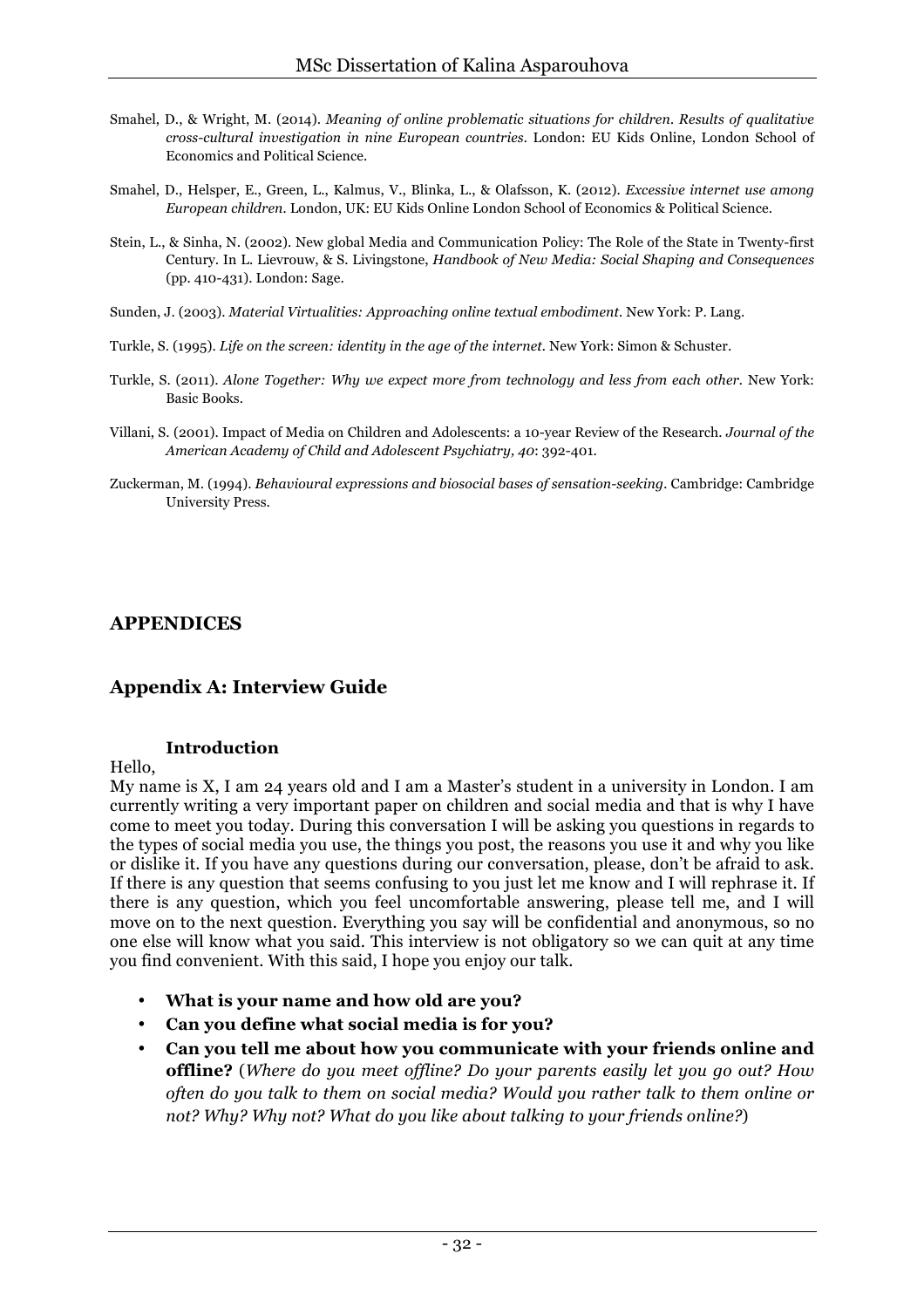- **Do you find using your social media a natural process or is it not that natural to you?**
- **Could you please put the icons in order, ranging from the one you use the most - on the left to the one you use the least - on the right? Why have you put them in this order?**
- **How often do you post on Facebook**? *(Is that a lot or a little? Why? How does that differ from the amount your friends post? What is your opinion on friends of yours who post more than you?*)
- **What kind of things do you post on Facebook?** (Why this? What about your friends? *Would you post something different than that, say, (if child is a boy) beauty tips or (if child is a girl) results from a recent football game? Why? Why not? How do you know what to post and what not?*)
- **Who do you have on Facebook as friends? Do you keep in mind your online friends when you post something?** (*Why? Why not? How does it matter? Do you have your family online? Does that influence what you post? Would you be friends online with someone that the rest of your friends don't particularly like? What does someone need to post for you to unfriend them?*)
- **What kind of things would you share with your friends online?** (*How would you prefer to share something upsetting or unpleasant to a friend of yours? What about something exciting and pleasant? Why? How does it make a difference if you share it face-to-face or online?*
- **How does having a Facebook profile make you feel** (*Do you feel as part of a community?*)
- **How would your friends describe you?**
- **What does your profile picture say about you?** (*How do you think your friends perceive it?*)
- **A lot of people tag friends in posts and photos, what about you?** (*Why do you do it? Do you like being tagged yourself? Is it important for you? Why? Why not? Is that how you get popular on Facebook? Why? If not, how? Would you do that thing that makes you popular for the sake of popularity or only if you feel like it? Are there posts or photos you wouldn't like to be tagged in? What kinds and why?* )
- **How do you normally post a photo?** (*Do you use a filter? Does it matter on what social platform you are posting it?*) **What about a written post?** (*How long does it take you to write a post? Do you edit before you post or not?)*
- **Are there any consequences of having a photo with a lot of likes when you are in school? What are these consequences?**
- **Do you have the feeling that you are missing out on something if you don't use social media or not?** (*What is it you feel you would be missing out on? Why is it important to not miss out?)*
- Have you seen the 'Hunger Games'? **Could you write down for me in 1 sentence what you would say to your best friend after seeing the movie**? Could you now write down again in 1 sentence what you would post about the movie on your Facebook profile for everybody to read?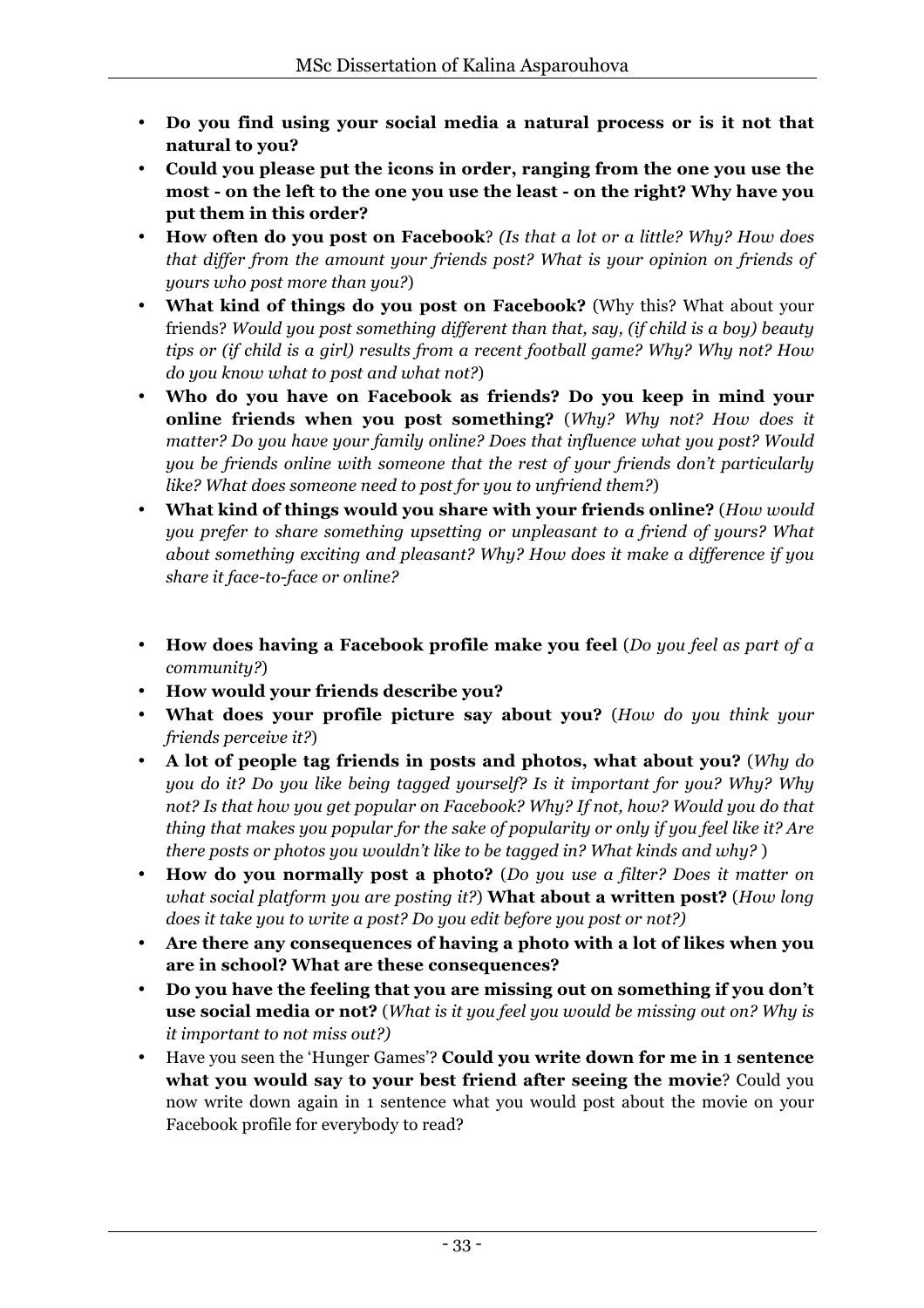- **What would you think of a friend of yours if they quit using Facebook**? (*Why would you think that? Would you ever stop using Facebook? Why? Why not? How would that influence your relationship with friends?*)
- **Did your parents know when you first made a Facebook profile?** How did they react? Did they impose any restrictions on your use of Facebook?
- **Tell me a bit more about your profile**. (*Is your real information on there? What about your friends*?)
- **Do you know how Facebook functions and what happens to your information?** (*What does Facebook allow you to do? What do you mostly use it for? How would you communicate with your friends if it wasn't for Facebook or Snapchat?*)
- **How did you find out about Facebook in the first place?**
- **How did you learn to use Facebook?** (*Did someone show you or not?*)
- **Is there anything you think I didn't ask about but you would like to tell me about?**
- **Is there anything your teachers should know in regards to your social media usage that I could perhaps tell them on your behalf?**
- **How did you feel during this interview?**
- **What do you think could be improved?**

#### **Appendix B: Coding Sample**

| 登旧日<br>$401 - 17$                                                |                                 |                                                        |                                                           |                               | Children and Social Media.nvp - NVivo                                  |                                                                           |                                                                                                  | $\Box$<br>             |                            |
|------------------------------------------------------------------|---------------------------------|--------------------------------------------------------|-----------------------------------------------------------|-------------------------------|------------------------------------------------------------------------|---------------------------------------------------------------------------|--------------------------------------------------------------------------------------------------|------------------------|----------------------------|
| File.<br>Home<br>Create                                          | <b>External Data</b>            | Analyze<br>Query<br>Explore                            | View<br>Layout                                            |                               |                                                                        |                                                                           |                                                                                                  |                        | $\circ$ $\blacksquare$ - ( |
| $\mathbb{S}$<br>Ö.<br>Refresh<br>Go<br>Open<br>Workspace<br>Item | ₽<br>Edit<br>Properties         | & Cut<br>È<br>Copy<br>Paste<br>D<br>Merge<br>Clipboard | $B$ $I$ $U$ $A \cdot \mathcal{D}$<br>$\sqrt{2}$<br>Format | 担任<br>進建<br>事業業員<br>Paragraph | ry.<br><b>Reset Settings</b><br>Bа<br>Select<br>$\mathbf{v}$<br>Styles | 鸸<br><b>PDF</b> Selection<br>Text<br>h.<br>Find<br>п<br>Region<br>Editina | ABÇ<br>el Insert -<br>$\sqrt{ }$<br><b>Ba</b> Replace<br>Spelling<br>$\times$ Delete<br>Proofing |                        |                            |
| <b>Nodes</b>                                                     | Look for:                       | $\star$                                                | Search In<br>Nodes<br>۰                                   |                               | <b>Find Now</b><br>Clear                                               | Advanced Find                                                             |                                                                                                  |                        | $\mathbf{x}$               |
| Nodes<br><b>Relationships</b><br>Node Matrices                   | <b>Nodes</b><br><b>W</b> . Name |                                                        | <b>A</b> Sources                                          | References                    | Created On                                                             | Created By                                                                | Modified On                                                                                      | Modified By            | E                          |
|                                                                  | <b>B</b> SNS View               |                                                        |                                                           |                               | 7.8.2015 16:42                                                         | <b>KA</b>                                                                 | 8.8.2015 18:33                                                                                   | <b>IKA</b>             | г                          |
|                                                                  |                                 | Communication Channel Preference<br>Excessive use      | 17<br>16                                                  | 36<br>69                      | 7.8.2015 17:54<br>7.8.2015 17:54                                       | KA<br><b>KA</b>                                                           | 11.8.2015 18:53<br>11.8.2015 18:55                                                               | KA<br><b>KA</b>        |                            |
|                                                                  |                                 | Decision to Quit                                       | 16                                                        | 38                            | 7.8.2015 17:55                                                         | KA                                                                        | 11.8.2015 18:36                                                                                  | <b>KA</b>              |                            |
|                                                                  |                                 | Definition                                             | 16                                                        | 31                            | 7.8.2015 18:18                                                         | <b>KA</b>                                                                 | 11.8.2015 18:52                                                                                  | <b>KA</b>              |                            |
|                                                                  |                                 | Decision to unfriend                                   | 13                                                        | 30                            | 8.8.2015 13:23                                                         | <b>KA</b>                                                                 | 11.8.2015 18:59                                                                                  | <b>KA</b>              |                            |
|                                                                  | Content Creation                |                                                        | $\bullet$                                                 | $\bullet$                     | 7.8.2015 16:40                                                         | <b>KA</b>                                                                 | 7.8.2015 20:05                                                                                   | KA.                    |                            |
|                                                                  |                                 | <b>O</b> Post What                                     | 17                                                        | 48                            | 7.8.2015 17:27                                                         | <b>KA</b>                                                                 | 11.8.2015 18:57                                                                                  | <b>KA</b>              |                            |
|                                                                  | <b>D</b> Post Why               |                                                        | $\bullet$                                                 | $\mathbf{0}$                  | 7.8.2015 17:30                                                         | <b>KA</b>                                                                 | 7.8.2015 20:02                                                                                   | <b>KA</b>              |                            |
| Sources                                                          |                                 | Content Management                                     | $\bullet$                                                 | $\overline{0}$                | 7.8.2015 16:41                                                         | <b>KA</b>                                                                 | 78 2015 16:41                                                                                    | KA.                    |                            |
| ( ) Nodes                                                        |                                 | Family-Peer Influence                                  | 13                                                        | 26                            | 7.8.2015 17:45                                                         | KA                                                                        | 11.8.2015 16:59                                                                                  | <b>KA</b>              |                            |
|                                                                  |                                 | Adapting Content                                       | 13                                                        | 22                            | 7.8.2015 17:45                                                         | <b>KA</b>                                                                 | 11.8.2015 17:40                                                                                  | <b>KA</b>              |                            |
| (4) Classifications                                              |                                 | Sensitive Info in Person                               | 13                                                        | 28                            | 7.8.2015 17:46                                                         | <b>KA</b>                                                                 | 14.8.2015 14:45                                                                                  | <b>KA</b>              |                            |
| <b>Collections</b>                                               |                                 | Sensitive Info Online                                  | 10                                                        | 15                            | 7.8.2015 17:47                                                         | <b>KA</b>                                                                 | 11.8.2015 16:37                                                                                  | <b>KA</b>              |                            |
|                                                                  | Ω                               | Posting-Usage Frequency                                | 15                                                        | 47                            | 7.8.2015 17:48                                                         | <b>KA</b>                                                                 | 11.8.2015 18:54                                                                                  | <b>KA</b>              |                            |
| Queries                                                          | <b>B</b> Reasons to Engage      |                                                        | $\bullet$                                                 | $\bullet$                     | 7.8.2015 16:42                                                         | <b>KA</b>                                                                 | 7.8.2015 20:05                                                                                   | KA.                    |                            |
|                                                                  |                                 | Platform Choice                                        | 17                                                        | 76                            | 7.8.2015 17:50                                                         | <b>KA</b>                                                                 | 11.8.2015 18:54                                                                                  | <b>KA</b>              |                            |
| B<br>Reports                                                     |                                 | Friend Interaction                                     | 17                                                        | 42                            | 7.8.2015 17:50                                                         | <b>KA</b>                                                                 | 11.8.2015 18:53                                                                                  | <b>KA</b>              |                            |
| Models                                                           | Games                           |                                                        | 5                                                         | 10                            | 7.8.2015 17:51                                                         | <b>KA</b>                                                                 | 11.8.2015 15:59                                                                                  | <b>KA</b>              |                            |
|                                                                  |                                 | Improved Self-construction<br>Location-bound           | 16<br>15                                                  | 49<br>16                      | 7.8.2015 17:51<br>7.8.2015 17:51                                       | KA<br><b>KA</b>                                                           | 11.8.2015 18:56<br>11.8.2015 18:53                                                               | <b>KA</b><br><b>KA</b> |                            |
| 7 Folders                                                        |                                 | <b>O</b> Killing time                                  | 5                                                         | 5                             | 8.8.2015 14:00                                                         | <b>KA</b>                                                                 | 11.8.2015 16:43                                                                                  | <b>KA</b>              |                            |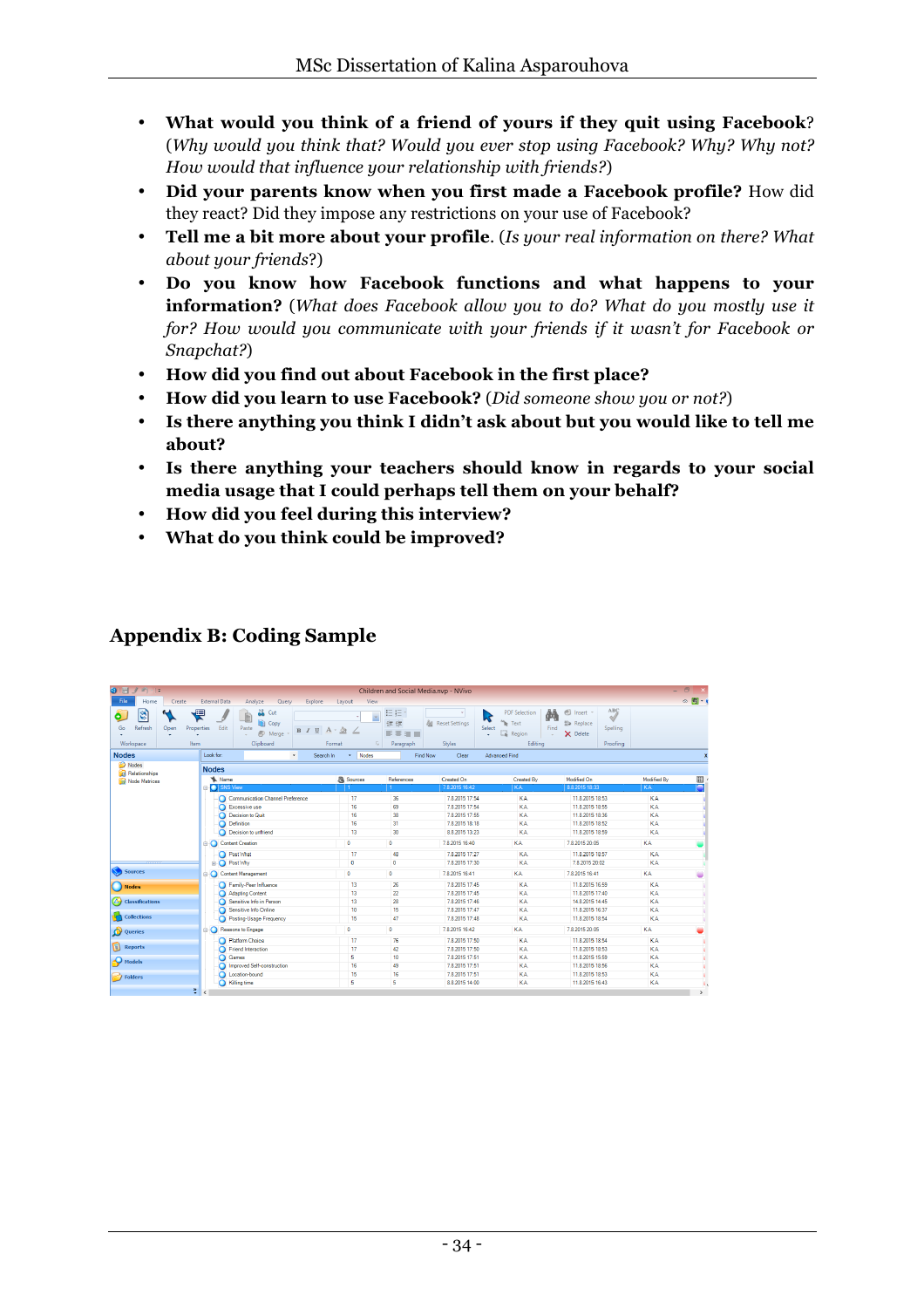| H<br>$-14$                                                        |                                                                                                                                                                                                                                                      | Children and Social Media.nvp - NVivo                           |                                                                                                       |                                                                                                                                                                                                                                                                                                                                                           | $\Box$                                              |                          |
|-------------------------------------------------------------------|------------------------------------------------------------------------------------------------------------------------------------------------------------------------------------------------------------------------------------------------------|-----------------------------------------------------------------|-------------------------------------------------------------------------------------------------------|-----------------------------------------------------------------------------------------------------------------------------------------------------------------------------------------------------------------------------------------------------------------------------------------------------------------------------------------------------------|-----------------------------------------------------|--------------------------|
| Home<br>Create                                                    | <b>External Data</b><br>Analyze<br>Query<br>Explore                                                                                                                                                                                                  | View<br>Lavout                                                  |                                                                                                       |                                                                                                                                                                                                                                                                                                                                                           | $\circ$ $\blacksquare$ $\cdot$ $\boldsymbol{\circ}$ |                          |
| $\mathfrak{S}$<br>0<br>Refresh<br>Open<br>Go<br>Workspace<br>Item | డ<br>ę<br>Cut<br>Arial<br><b>Copy</b><br>Paste<br>Properties<br>Edit<br><b>B</b> J U<br><sup>2</sup> Merge<br>Clipboard                                                                                                                              | 三日<br>$10 -$<br>建建<br>国家商事<br>Paragraph<br>Format<br>$\sqrt{2}$ | <b>Reset Settings</b><br>êα<br><b>Styles</b>                                                          | đâ<br>ell Insert -<br><b>PDF</b> Selection<br><u>ry</u><br>Text<br><b> Replace</b><br>Find<br>Select<br>La Region<br>$\times$ Delete<br>$\ddot{\phantom{1}}$<br>٠<br>Editina                                                                                                                                                                              | ABC<br>$\sqrt{ }$<br>Spelling<br>Proofing           |                          |
| <b>Nodes</b>                                                      | Look for:<br>$\check{}$                                                                                                                                                                                                                              | Nodes<br>Search In<br>÷.                                        | <b>Find Now</b><br>Clear                                                                              | <b>Advanced Find</b>                                                                                                                                                                                                                                                                                                                                      |                                                     | x                        |
| Nodes <sup></sup><br><b>Relationships</b><br>Node Matrices        | <b>Nodes</b><br><b>W.</b> Name<br><b>Bill</b> Social Media Discovery<br><b>B</b> SNS View<br>Excessive use<br>Definition<br>Decision to unfriend<br><b>Decision to Quit</b><br><b>Communication Channel Preference</b><br><b>B</b> Reasons to Engage | ▽圓へ                                                             | Platform Choice x<br>[2.27% Coverage]<br>Reference 1 - 0.23% Coverage<br>Reference 2 - 0.73% Coverage | <internals\\interview -="" 11="" ana="" day="" interview="" trancsript="" transcripts\\1st=""> - § 4 references coded<br/>фейсбук и оттам си пиша с тях на скроо ми направиха и скайп<br/>вув фейсбук много си говорех с тях но тъй като сега нали можем дас и говорим вместо да си</internals\\interview>                                                | $\land$                                             | Summary [Reference   Teg |
| Sources<br>Nodes<br>(A) Classifications                           | Platform Choice<br>Location-bound<br>Killing time<br>Improved Self-construction<br>Games<br><b>Friend Interaction</b>                                                                                                                                |                                                                 | камера<br>Reference 3 - 0.35% Coverage                                                                | пишем и да направим правописна глрешка, нали, си говориме по скайп, понякога си пускаме и                                                                                                                                                                                                                                                                 |                                                     |                          |
| <b>Collections</b><br>Queries<br>Reports<br>Models<br>7 Folders   | Popularity<br>Content Management<br>Sensitive Info Online<br>Sensitive Info in Person<br>Posting-Usage Frequency<br>Family-Peer Influence<br><b>Adapting Content</b>                                                                                 | $\ddot{\phantom{1}}$                                            | Reference 4 - 0.96% Coverage                                                                          | харесва ми да си пишем, да си пускаме стикери, да си пускаме снимки, и тоест такива неща<br>тый като първтоо нещо е ече аз вайбър нямам и второто нещо е че то всъщност ФБ и вайбър са<br>едно и също нещо почти но нз защо ФБ повече ми харесва защото баща ми ми е предлагал да<br>си направя вайбър ама нз защо ФБ повече ме влече, почече го харесвам |                                                     |                          |
| 쫀                                                                 | Content Creation<br>Nodes<br>In.                                                                                                                                                                                                                     | Code At<br><b>Contract</b>                                      |                                                                                                       |                                                                                                                                                                                                                                                                                                                                                           | -  参照局                                              | x                        |

T.

## **Appendix C: Coding scheme**

 $\overline{\phantom{a}}$ 

| <b>SNS View</b>                     |  |  |  |
|-------------------------------------|--|--|--|
| Definition                          |  |  |  |
| <b>Communication Preference</b>     |  |  |  |
| <b>Excessive Use</b>                |  |  |  |
| Decision to Ouit                    |  |  |  |
| Decision to Unfriend                |  |  |  |
| <b>Content Creation</b>             |  |  |  |
| Post What                           |  |  |  |
| Post Why                            |  |  |  |
| <b>Content Management</b>           |  |  |  |
| Posting/Usage Frequency             |  |  |  |
| <b>Content Adaptation</b>           |  |  |  |
| Sensitive Information in Person     |  |  |  |
| <b>Sensitive Information Online</b> |  |  |  |
| <b>Reasons for Engagement</b>       |  |  |  |
| <b>Platform Choice</b>              |  |  |  |
| <b>Friend Interaction</b>           |  |  |  |
| Games                               |  |  |  |
| <b>Improved Self</b>                |  |  |  |
| Location-bound                      |  |  |  |
| Boredom                             |  |  |  |
| <b>SNS Discovery</b>                |  |  |  |
| How                                 |  |  |  |
| Age of Discovery                    |  |  |  |
| <b>Affordances and Privacy</b>      |  |  |  |
| SNS Affordance Knowledge            |  |  |  |
| Personal Information Sharing        |  |  |  |
| Privacy                             |  |  |  |
| Difficulty of Use                   |  |  |  |
| Popularity                          |  |  |  |
| Age                                 |  |  |  |